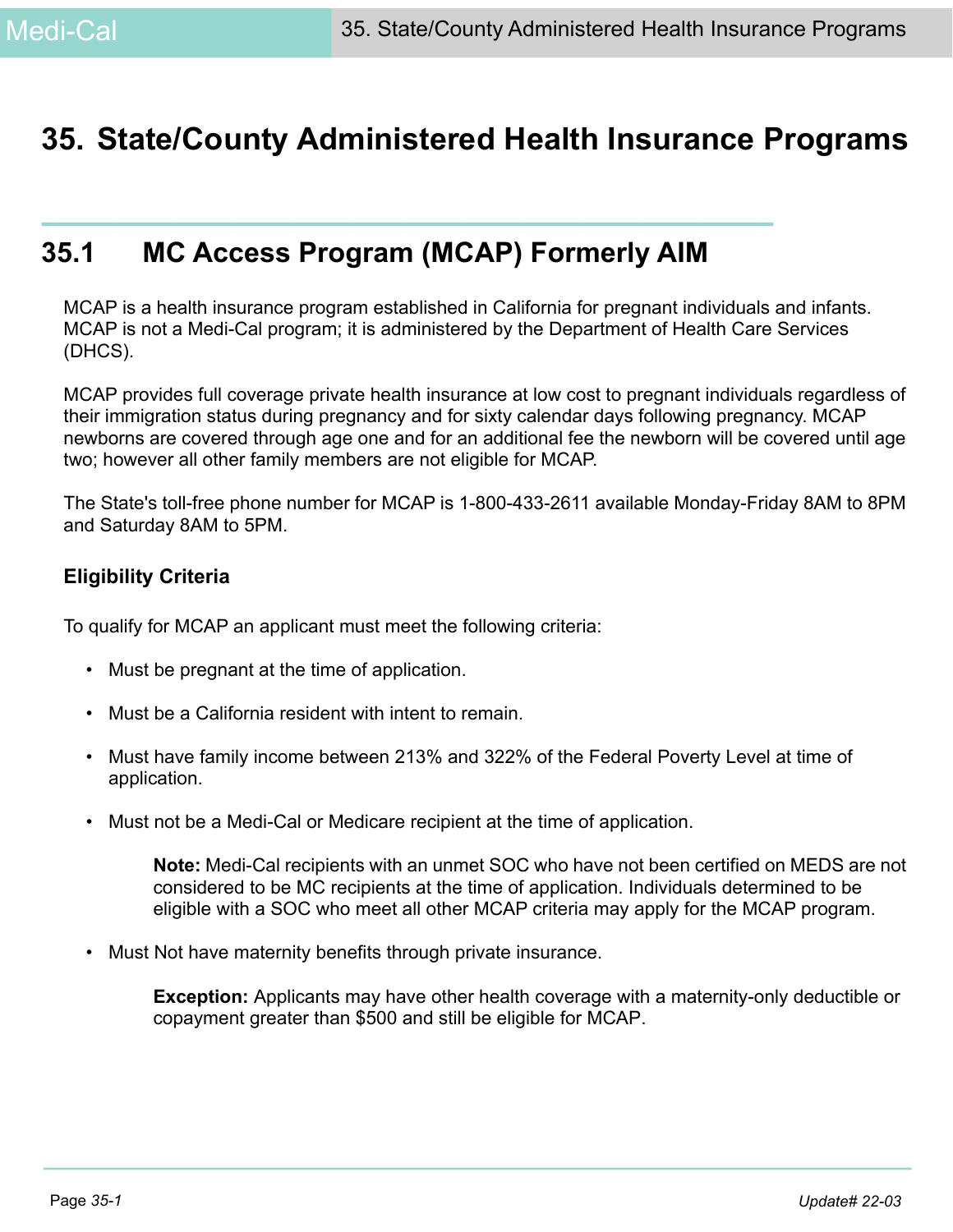### **35.1.1 Cost**

MCAP subscribers must pay 1.5% of their Modified Adjusted Gross Income. This is a total cost, not a monthly premium. Individuals have the option to pay the total cost upfront or make monthly payments for one year. A \$50 discount will be given to individuals who pay the full 1.5% upfront.

Once accepted into MCAP, individuals will receive monthly billing statements. Payments can be made to:

MC Access Program P.O. Box 7191 Pasadena, CA 91109-7191

1-800-433-2611

Individuals whose payments are more than 90 days late will be reported to credit agencies.

Individuals are required to pay the full 1.5% even if they cancel MCAP mid-year unless their pregnancy is terminated in the first trimester.

## **35.1.2 Care Providers/Covered Services**

In Santa Clara County, subscribers must enroll in the MC Managed Care Anthem Blue Cross HMO Plan. Once the individual is enrolled, a Blue Cross Provider Directory will be mailed so the individual can choose their provider.

Individuals who enrolled in MCAP after July 1, 2017 are eligible for the same services offered in a MC Managed Care Plan. The individual will be mailed an MC Benefits Identification Card (BIC).

### **EW Notification**

If MC with a SOC is established at intake, the MCAP applicant must be instructed to report to her MC EW when MCAP coverage is approved.

## **35.1.3 MCAP Transition to MC**

Pregnant individuals who report a decrease in income below 213% were previously automatically transitioned to MC. Individuals now have the option of maintaining their MCAP coverage until the end of their pregnancy to allow for continuity of care and avoid gaps in coverage.

Pregnant individuals have the ability to select MCAP or MC coverage by using the Keep or Switch link on the **Consumer Home** in CalHEERS. The Keep or Switch link only appears when there is a pregnancy reported. Refer to Job Aid: Keep or Switch.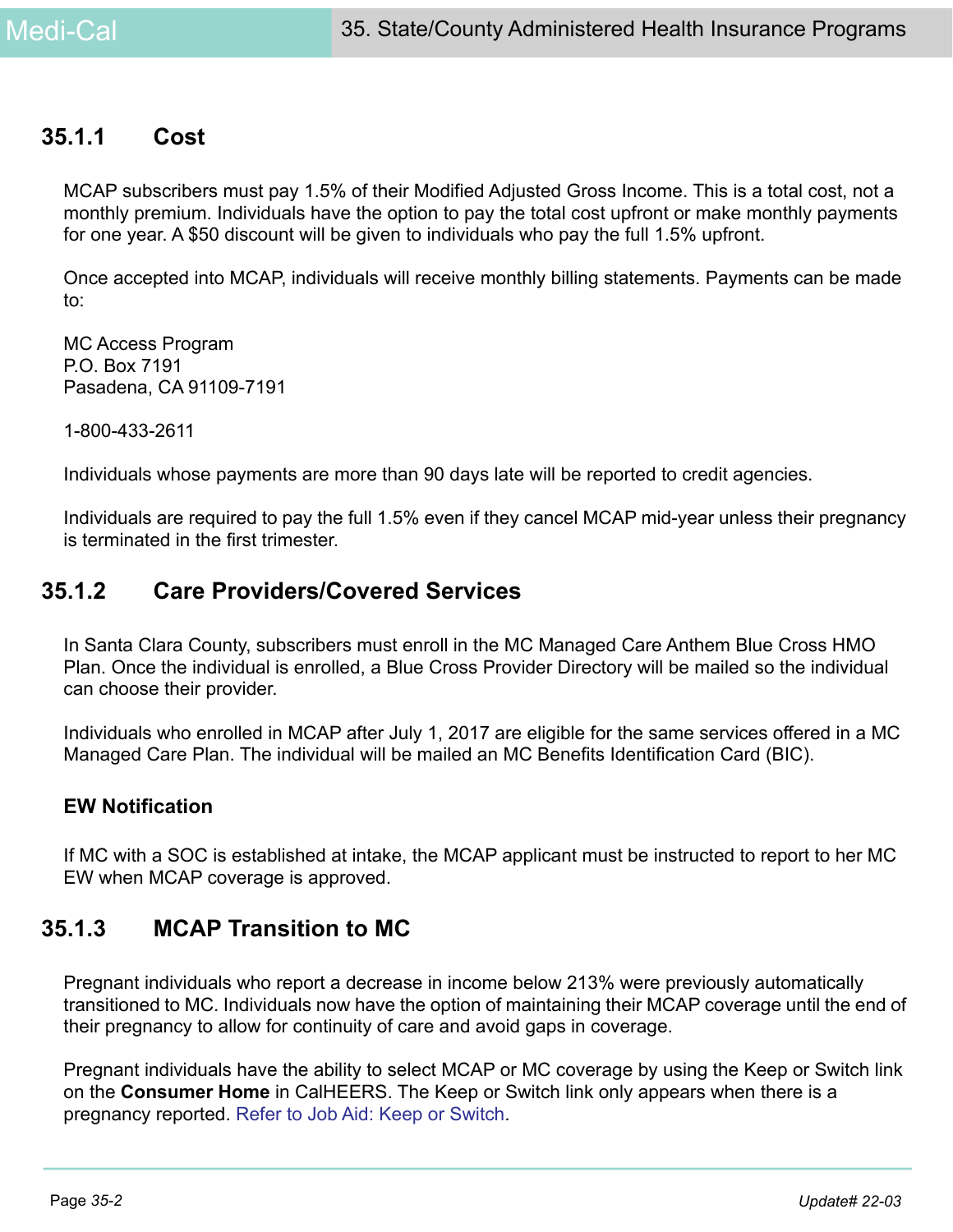The EW or Service Center Representative (SCR) may return the client to their previous coverage if the client switched coverage in error. A reminder and attestation check box informs the EW or SCR that returning the client to their previous eligibility does not reactivate enrollment and that manual coordination with the MCAP administrators (MAXIMUS) or County of Responsibility is required to reactivate coverage and prevent gaps in coverage. The [Save] button activates once the user has checked: "I have coordinated the enrollment".

Before the individual can transition from MAGI MC back to MCAP, the worker must confirm that:

- The Unsolicited DER containing the MCAP to MAGI MC transition has been processed in CalWIN.
- CalHEERS Eligibility results have been loaded and authorized by the EW.
- MAGI MC eligibility results have been sent and processed by MEDS.

### **Notice of Action**

If a client is returned to MCAP by CalHEERS administrative override, CalWIN will not call the BRE if there is no data change. After processing the case, the EW must select *Yes* in the *Call BRE without Data Change* field in the **Collect Case Summary Detail** window before running EDBC. Once there is a successful interface between CalWIN and CalHEERS, the MAGI MC Termination Notice of Action will be created.

# **35.2 Presumptive Eligibility for Pregnant Individuals**

The Presumptive Eligibility (PE) program provides low income pregnant individuals with immediate, temporary MC coverage, limited to ambulatory prenatal care, while their regular MC (or CalWORKs) application is pending.

The intent of the PE program is to enable pregnant individuals to begin prenatal care as soon as possible. Early prenatal care helps reduce the rate of infant mortality and low birth weight babies.

A pregnant individual eligible for PE is certified for the month of application and the following month. She is instructed by the provider to apply for regular MC (or CalWORKs) before the end of her PE period.

## **35.2.1 Eligibility Criteria**

### **Who is Eligible**

- Any California resident who believes that they are pregnant qualifies for PE.
- Family income must be at or below 213% of the Federal Poverty Level (FPL).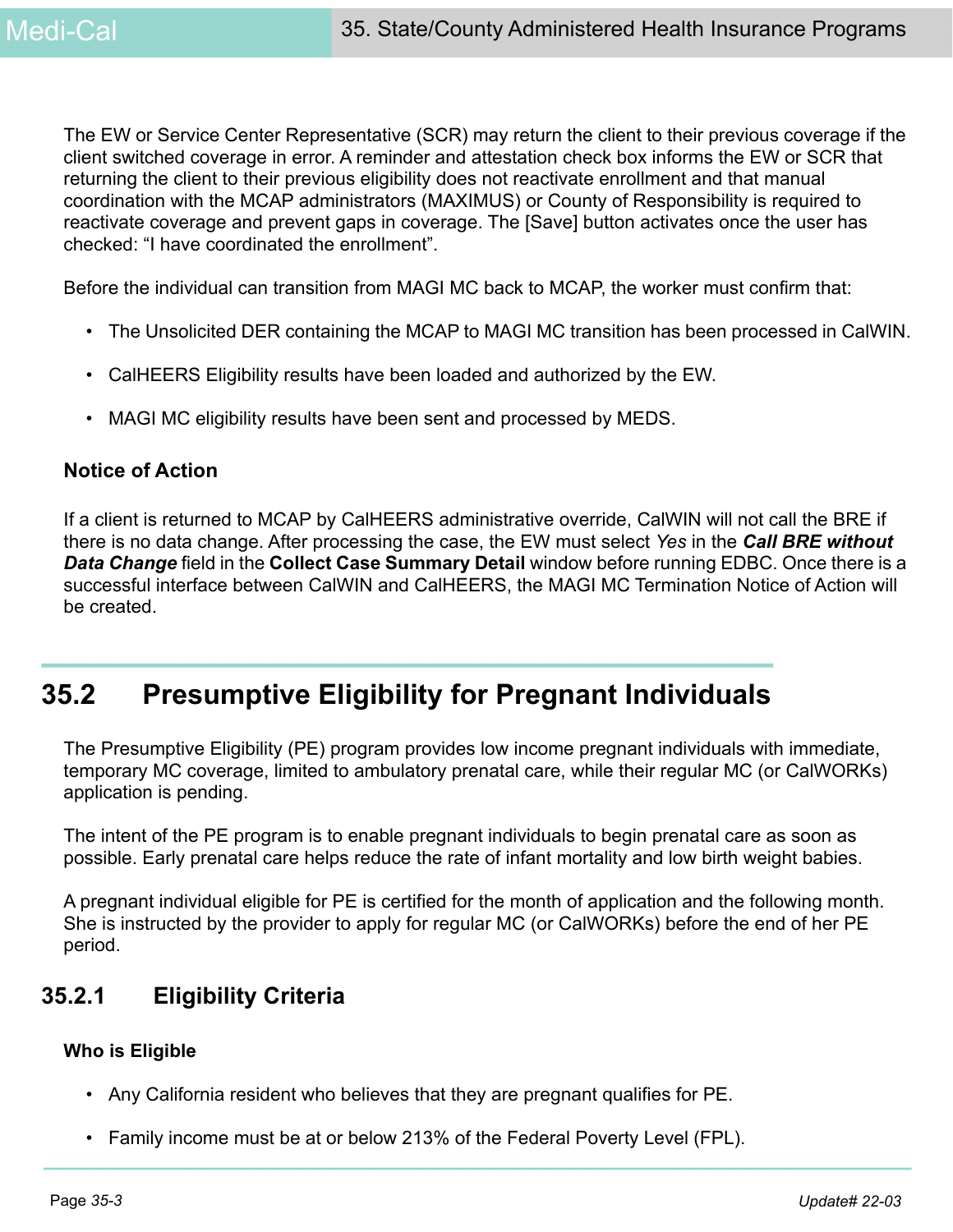- "Family income" means gross income of the applicant and/or spouse. If under 21, unmarried and living with her parents, the parents' income also counts.
- The client's statement regarding family income is sufficient to determine eligibility. Verification of income is not required.
- There are no other eligibility requirements. There are no property limits for PE.

### **Note:**

Applicants who have an MC or CalWORKs application pending, but whose eligibility has not yet been determined, may apply for PE.

### **Period of Eligibility**

The enrollment period begins on the day in which the individual is determined eligible for the PE4PW program. If the individual does not submit an MC application prior to the PE end date, PE ends on the last day of the following month in which the individual was determined eligible. If the individual does submit an MC application prior to the PE end date, PE coverage ends on the day in which MC eligibility is approved or denied.

| and the state of the state of the state of the state of the state of the state of the state of the state of th |  |
|----------------------------------------------------------------------------------------------------------------|--|
|                                                                                                                |  |

### **Note:**

It is critical that EWs take immediate and timely action to complete the eligibility determination before the PE period expires.

### **Minor Consent**

PE does not include Minor Consent services. A minor's need for confidentiality is not protected under the PE program.

A minor under 21 years, applying for PE and living with her parent(s) must provide information on her total family income to the best of her knowledge. If the minor does not want her parents to know she is applying for MC, or is unable to provide her family income, the PE provider cannot offer her PE. The provider would instead refer her to a Social Services Agency district office or outstationed clinic to apply for MC under the Minor Consent Program.

## **35.2.2 PE Covered Services**

PE benefits for pregnant individuals cover most outpatient prenatal services including those provided on an outpatient basis at a hospital emergency room for:

- Vaginal bleeding
- Prescription needs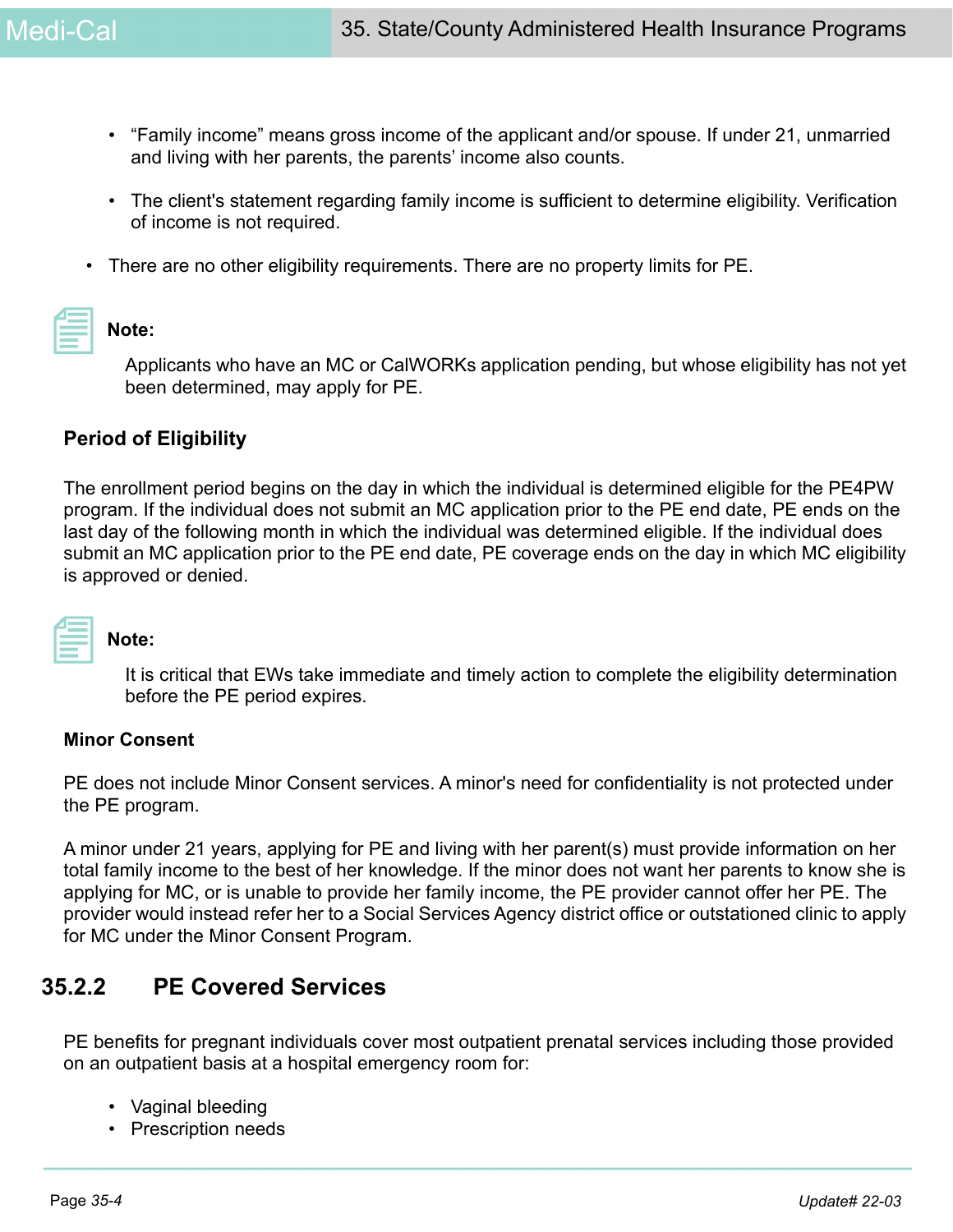- Dental benefits
- Laboratory services determined by the physician to be pregnancy related, and
- Therapeutic abortion or termination of pregnancy.

| _________ |  |
|-----------|--|

### **Note:**

The above is not a comprehensive list of PE services. Clients who have questions regarding covered services should be directed to their provider.

PE does NOT cover:

- Sterilization
- Family Planning
- Hospitalization
- Labor and delivery
- Some laboratory services
- Medical and dental services unrelated to pregnancy.

### **35.2.3 PE Enrollment**

The California Medicaid Management Information Systems' (CA-MMIS) Online Portal for Qualified Providers (QPs) was established to assist in the Presumptive Eligibility for Pregnant Women (PE4PW) Program to assist applicants applying for PE. When the PE4PW application has been submitted through the Online Portal, an electronic data match of the applicant's information determines if the applicant is currently receiving MC benefits through the MC Eligibility Data System (MEDS). If the applicant is not currently receiving benefits from MC, MEDS will provide a response to the system with an immediate PE4PW eligibility determination in real time.

If the applicant is determined eligible for PE4PW, the client will be assigned aid code 7G and the QP will print out the eligibility determination and the *Immediate Need Eligibility Document*. The client must present the *Immediate Need Eligibility Document* to MC providers for service during the PE4PW eligibility period. PE4PW clients do not receive a plastic BIC. A BIC will only be sent to the client if she applies for and is subsequently determined eligible for MC benefits.



### **Note:**

Applicants with a negative pregnancy test result or otherwise found to be not pregnant by the QP will not receive an *Immediate Need Eligibility Document*. MEDS will place the applicant in aid code 7F.

PE4PW QPs are required to provide clients of the program with an MC application. PE4PW clients must submit a completed application no later than the last day of the month following the month in which PE4PW was granted. When the application is submitted during the PE4PW period, PE4PW coverage can be extended pending the MC determination (approval or denial).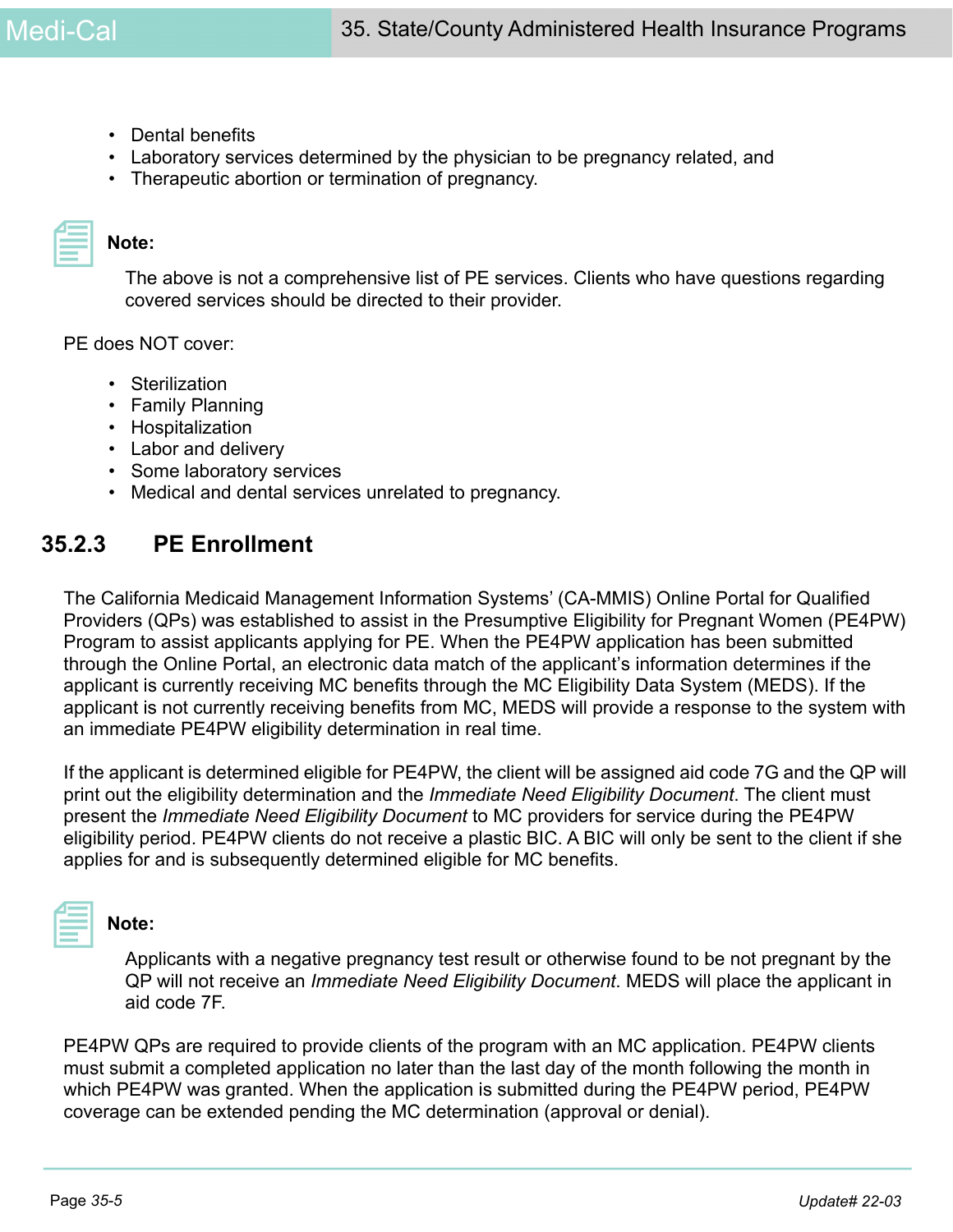### **Santa Clara County QPs**

[A list of](https://ssaconnect.sccgov.org/ssa_departments/debs_program/Documents/reference_materials/pe4pw.pdf) QPs for Santa Clara County is located under the MC Reference Materials page of the Program Bureau Intranet.

### **35.2.4 MEDS**

MEDS will be programmed to automatically terminate all PE4PW benefits for clients who reach the 60-day limit unless MEDS has a record of a pending IAP application. If MEDS shows a pending HX-18 transaction (Covered California application) or EW-18 transaction (county application), MEDS will **not**  automatically terminate PE4PW benefits until a determination has been given to the application with either an HX-20 or EW-20.

### **35.2.5 Aid Codes**

The following are the aid codes for the PE4PW program.

#### **Table 95: Aid Codes**

| <b>Aid Code</b> | <b>Who Qualifies</b>                                                                                                                                                                                                   |
|-----------------|------------------------------------------------------------------------------------------------------------------------------------------------------------------------------------------------------------------------|
| 7F              | Valid for pregnancy test, initial visit, and services linked with the initial<br>visit. Individuals placed in 7F have pregnancy test results that are<br>negative or have been found not to be pregnant by the QP.     |
| 7G              | Valid for specific prenatal care services. Individuals placed in 7G have<br>self-attested to the pregnancy or have a pregnancy test result that is<br>positive. QP issues a paper Immediate Need Eligibility Document. |

The following chart provides an overview of the PE and Medi-Cal (or CalWORKs) application process:

|  |  |  |  |  |  | Table 35-1: PE and Medi-Cal Application Process |  |
|--|--|--|--|--|--|-------------------------------------------------|--|
|--|--|--|--|--|--|-------------------------------------------------|--|

| <b>Step</b> | Who                                       | <b>Action</b>                                                                                                                                                                                                                                                                                                                                |
|-------------|-------------------------------------------|----------------------------------------------------------------------------------------------------------------------------------------------------------------------------------------------------------------------------------------------------------------------------------------------------------------------------------------------|
| 1.          | Pregnant Individual                       | Obtains medical care, and does not have MC or other health insurance for<br>prenatal care.                                                                                                                                                                                                                                                   |
| 2.          | <b>PE Provider</b>                        | Explains the PE program.<br>Gives patient the PE Patient Fact Sheet.<br>Gives patient the MC 263 PE Pregnancy packet.<br>Completes PE determination (income screening using the Federal Poverty<br>Level chart and pregnancy testing).<br>Issues a PE Immediate Need Eligibility Document to the eligible patient.<br>Bills MC for services. |
| 3.          | Pregnant Individual<br>Who Is PE Eligible | • Receives an <i>Immediate Need Eligibility Document</i> from the QP, which is good<br>for outpatient prenatal care only.<br>Is advised to apply for MC at a district office/outstationed clinic to get ongoing<br>coverage including labor and delivery before the end of her eligibility for PE.                                           |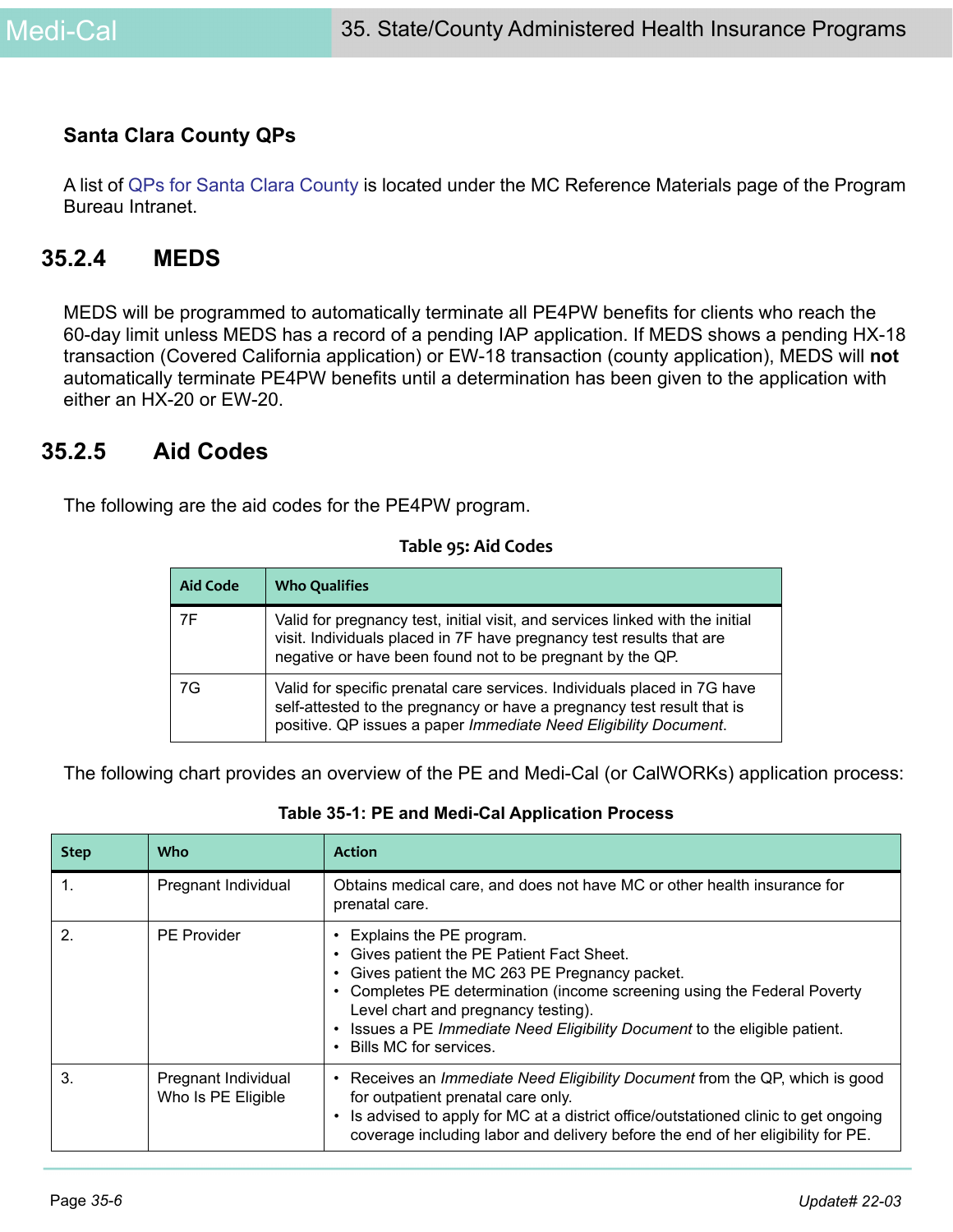| <b>Step</b> | <b>Who</b>                       | <b>Action</b>                                                                                                                                                                               |
|-------------|----------------------------------|---------------------------------------------------------------------------------------------------------------------------------------------------------------------------------------------|
| 4.          | <b>PE</b> Recipient              | Applies for MC (or CalWORKs).                                                                                                                                                               |
| 5.          | CST at Social<br><b>Services</b> | Processes client's request for MC (or CalWORKs), following normal<br>٠<br>procedures.                                                                                                       |
|             |                                  | Screens the pregnant individual for immediate need, following district office<br>procedures.                                                                                                |
| 6.          | EW                               | Determines if MC eligibility will be cleared before the end of the initial PE<br>period. The PE recipient is eligible for PE for as long as her MC (or<br>CalWORKs) application is pending. |
|             |                                  | Processes application for MC (or CalWORKs).                                                                                                                                                 |
|             |                                  | Advises client to stop using her PE card when her regular no SOC MC BIC is<br>٠<br>received.                                                                                                |
|             |                                  | No further action for PE is required when MC is denied or SOC MC is<br>$\bullet$<br>approved.                                                                                               |

|  |  |  | Table 35-1: PE and Medi-Cal Application Process |  |
|--|--|--|-------------------------------------------------|--|
|--|--|--|-------------------------------------------------|--|

## **35.2.6 Retroactive Coverage**

Some individuals may have received health care services that were not covered under the PE program, or prior to their application for PE or MC. EWs must inquire about the need for retroactive coverage for medical bills incurred in the three months prior to the date of application.

## **35.2.7 Non-County Resident**

Occasionally, a pregnant individual may be determined eligible for PE in this county, but is not a county resident. If a PE applicant applies for MC (or CalWORKs), but is determined not to be a resident of Santa Clara County, the EW must take a courtesy application and send the information to the applicant's county of residence for an eligibility determination.

## **35.2.8 Immediate Need Eligibility Document Replacement**

If a PE recipient requests a replacement for a lost, stolen or destroyed Immediate Need Eligibility Document, EWs should refer her back to the provider who gave her the original document.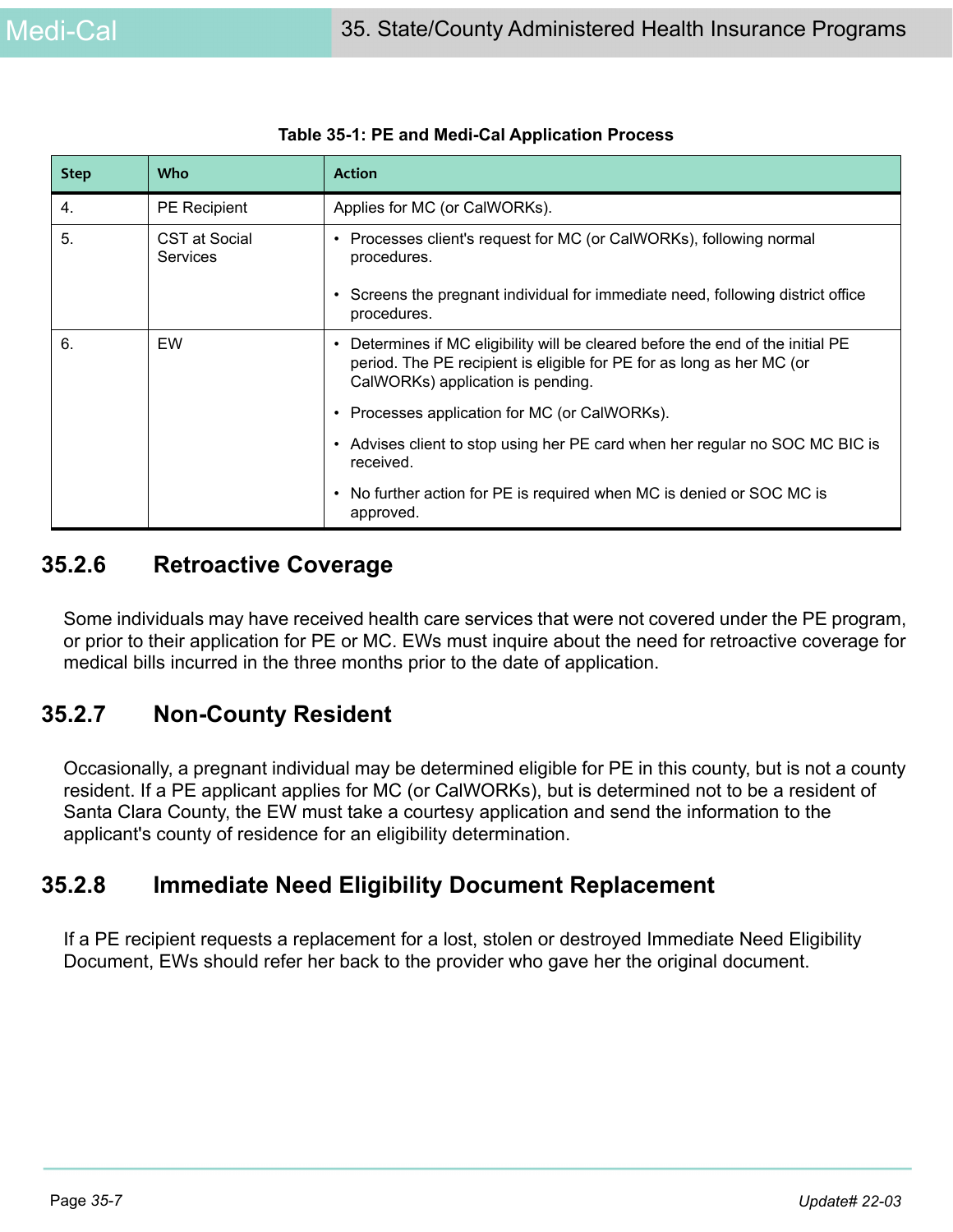# **35.3 County Children's Health Initiative (CCHIP)**

CCHIP is a health insurance program in Santa Clara, San Francisco, and San Mateo counties. CCHIP provides medical, dental, and vision coverage to children age 0-19 with family income between 266% and 322% of the Federal Poverty Level (FPL).

To be eligible for CCHIP, individuals must:

- Be a resident of Santa Clara County
- $\cdot$  Be age 0-19
- Be uninsured and ineligible for MC
- Be a United States Citizen, National, or Lawfully Present Immigrant
- Not have employer-sponsored coverage available

EWs are not responsible for case management of CCHIP. The CalHEERS system will complete the eligibility determinations for CCHIP and transmit the eligibility results to the Department of Health Cares Services contractor MAXIMUS. MAXIMUS is responsible for CCHIP program enrollment, ongoing case management, premium billing and collection for CCHIP enrollees.

For CCHIP enrollment questions, clients may contact the dedicated MAXIMUS CCHIP line at 1-833-912-2447.

## **35.3.1 Client Contribution**

Families are required to pay a portion of the health coverage cost to participate in CCHIP. The remainder of the cost is paid for by the State and Federal government. The family's required contribution depends on the household size and income, but ranges from \$21 per month to a maximum of \$63 per month.

A co-payment may be required for some services, depending on the family income. The maximum out of pocket amount for services in one benefit year is \$250 per household. There are no copays for immunizations or preventative services and prescriptions.

## **35.3.2 Application**

There is no separate application for CCHIP. Clients can apply anytime online, by phone, by mail, or in person.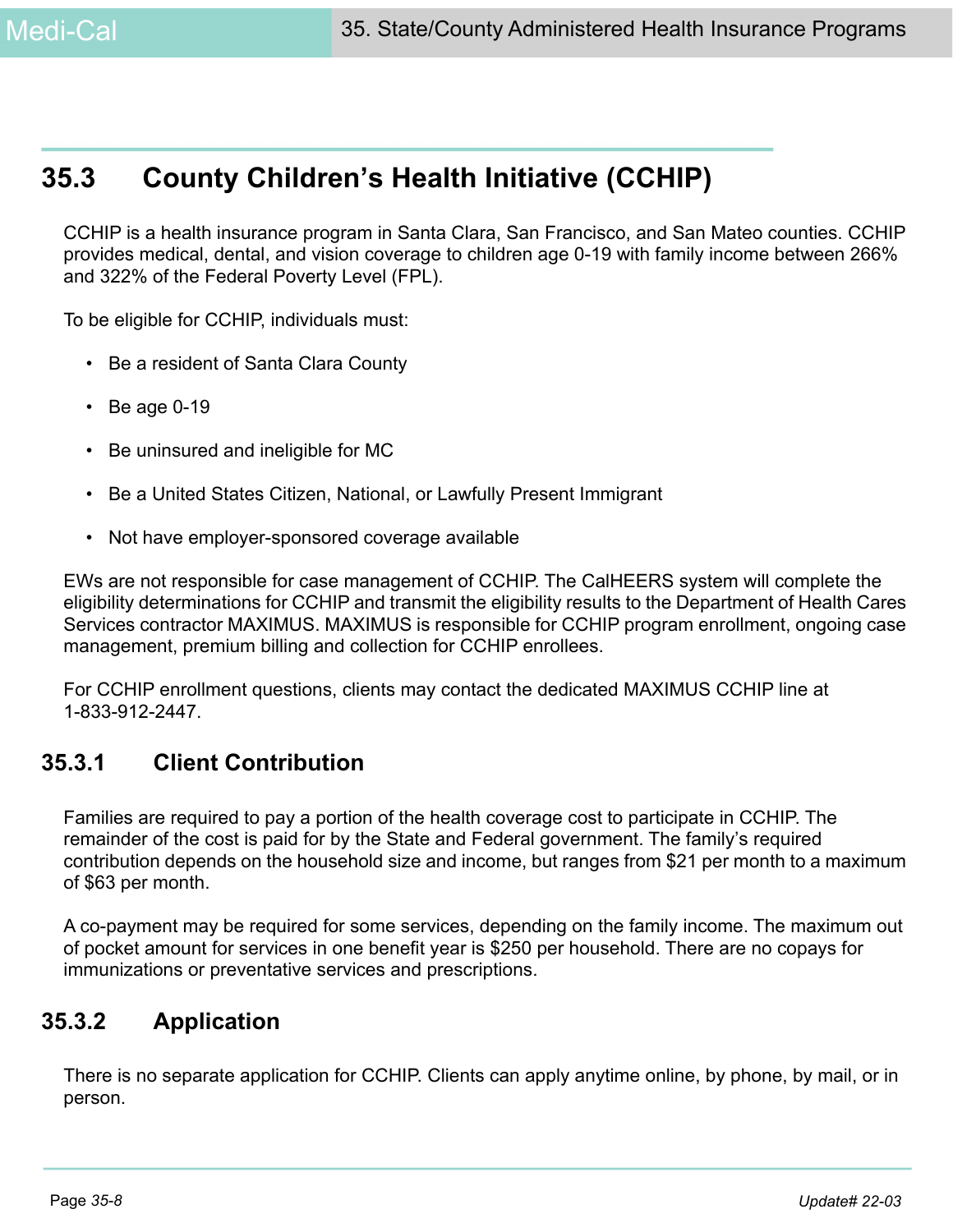## **35.3.3 CCHIP Managed Care Enrollment**

Children eligible for CCHIP may enroll in either of the county's two managed care plans:

- Santa Clara Family Health plan
- Anthem Blue Cross of California

For assistance with enrolling in or disenrolling from a plan, clients may call Health Care Options at 1-800-430-4263.

## **35.3.4 CCHIP Q&A**

| <b>Question 1:</b> | Does CCHIP meet MEC?                                                                                                                                                                                                                                                                                                                                             |
|--------------------|------------------------------------------------------------------------------------------------------------------------------------------------------------------------------------------------------------------------------------------------------------------------------------------------------------------------------------------------------------------|
| <b>Answer 1:</b>   | Yes CCHIP meets MEC.                                                                                                                                                                                                                                                                                                                                             |
| <b>Question 2:</b> | Can a client have both CCHP and Non-MAGI MC without a SOC?                                                                                                                                                                                                                                                                                                       |
| <b>Answer 2:</b>   | No, the FPLs are not the same for CCHIP and zero SOC Non-MAGI MC.                                                                                                                                                                                                                                                                                                |
| <b>Question 3:</b> | Can a client have both CCHIP and Non-MAGI MC with a SOC?                                                                                                                                                                                                                                                                                                         |
| <b>Answer 3:</b>   | No, a client cannot have both CCHIP and SOC MC.                                                                                                                                                                                                                                                                                                                  |
| <b>Question 4:</b> | Can a client have both CCHIP and MAGI MC?                                                                                                                                                                                                                                                                                                                        |
| <b>Answer 4:</b>   | No, the FPL programs are not the same.                                                                                                                                                                                                                                                                                                                           |
| <b>Question 5:</b> | Can a client have CCHIP and CPTC?                                                                                                                                                                                                                                                                                                                                |
| <b>Answer 5:</b>   | No, if a client is eligible for CCHIP, they are not eligible for subsidized coverage,<br>APTC, or CSR. The client can choose QHP instead of CCHIP, at the full plan cost.                                                                                                                                                                                        |
| <b>Question 6:</b> | What aid code will the client receive for CCHIP and where will it appear in MEDS?                                                                                                                                                                                                                                                                                |
| Answer 6:          | The CCHIP aid code is 2C and will appear in MEDS on a special segment.                                                                                                                                                                                                                                                                                           |
| <b>Question 7:</b> | What is the EW responsibility for CCHIP clients?                                                                                                                                                                                                                                                                                                                 |
| <b>Answer 7:</b>   | EWs are not responsible for case management with CCHIP. The client will receive<br>notification of eligibility, discontinuance from the program, and annual renewal<br>determination from the CalHEERS system. However, the no "wrong door" policy<br>applies to CCHIP. EWs must assist clients with the application online, in person, by<br>phone, or by mail. |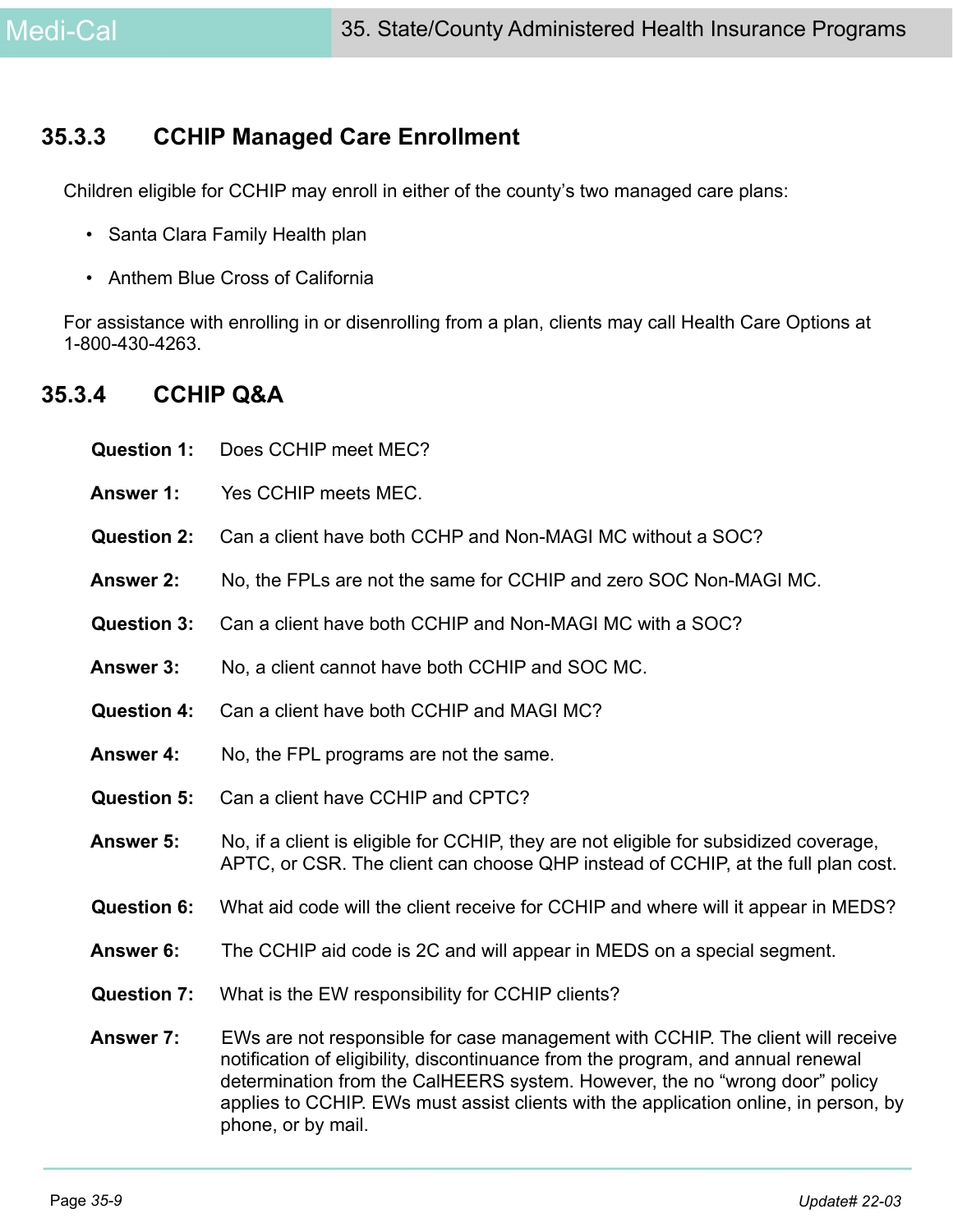EWs will not confirm enrollment in CCHIP, confirmation comes directly from MAXIMUS.

If a client provides verifications to the EW, the EW will save the documents in IDM and update the CalWIN case with the verification status. If verifications remain pending, MAXIMUS will follow up with the client.

- **Question 8:** What notifications will the client receive when they are approved, denied, or discontinued from CCHIP?
- **Answer 8:** Eligibility and/or denial notices for CCHIP and/or APTC will come from Covered California. The client will receive notification of enrollment, start date of coverage, or discontinuance from MAXIMUS.
- **Question 9:** Will the client be automatically enrolled in CCHIP once the determination is made in CalHEERS or is there a batch process?
- **Answer 9:** Eligibility for CCHIP is determined with aid code 2C. Enrollment is completed by MAXIMUS.
- **Question 10:** What happens when the client's income increases above 322%?
- **Answer 10:** CCHIP children will receive 12 months of uninterrupted coverage. If the income increases above the limit, the child will remain active on CCHIP until the end of the certification year.

# **35.4 Accelerated Enrollment (AE)**

When an application is received through the Online Covered CA portal, individuals who appear to be eligible for no cost MC based on their self-attested information are enrolled into the AE program. The AE Program allows individuals to have immediate access to medical services until eligibility for regular MC benefits is determined. Covered CA forwards the application via "External Referral Data" (ERD) to the residence county for an MC determination.

## **35.4.1 Scope of Coverage and Aid Code**

AE provides temporary, full-scope, no cost coverage while eligibility for MC is being determined.

• AE begins the first day of the month AE was established.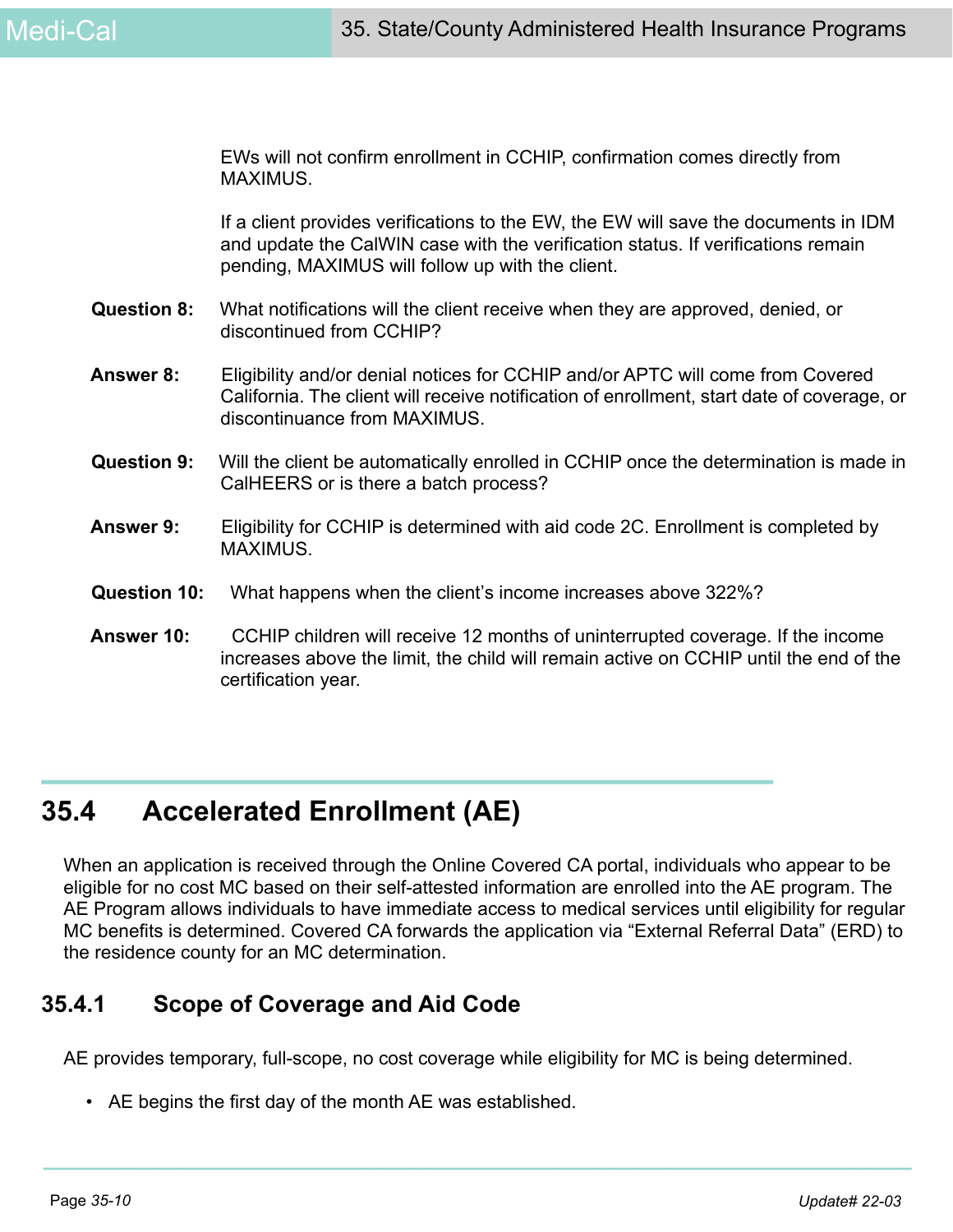• Individuals who qualify for AE are assigned Aid Code 8E and MEDS generates the mailing of a Benefits Identification Card (BIC) to the individuals home.



# **Important**:

Under NO circumstances should an individual be denied MC due to the fact that he/she has an active (8E) MEDS record.

## **35.4.2 Ineligible for AE**

AE does not apply to individuals who:

- Have an active MC MEDS record
- Do not have California residency
- Are included on an application that does not provide enough information at screening to establish eligibility
- Are included on an application that does not provide enough information for a Client Identification Number (CIN) to be assigned
- Have not requested MC or whose AE screening indicates that they are not likely eligible for no-cost MC
- Do not appear eligible for no-cost MC

## **35.4.3 Informing Notices**

AE is not considered full MC eligibility, therefore, there are no appeal rights or Notice of Action (NOA) requirements during this period.

- An informing notice generates through Covered CA notifying the AE eligibles their application has been referred to the county for a Medi-Cal determination.
- AE coverage ends when a full MC eligibility determination is completed and the individuals MC has either been approved or denied. A 10-day Notice of Action (NOA) is NOT required to stop AE.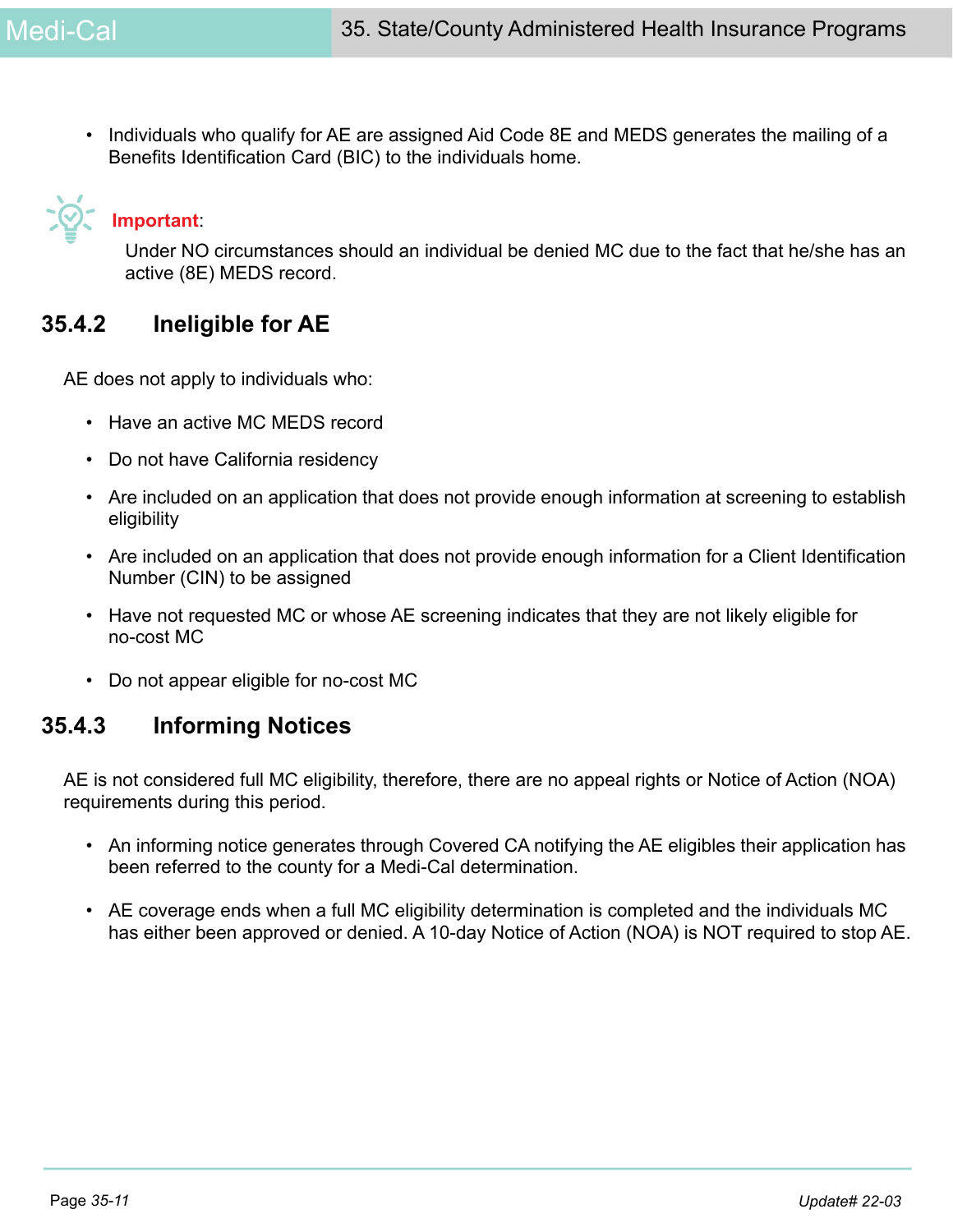## **35.4.4 AE MEDS Record**

AE eligibility is viewed on the Special Program 1 [INQ1] MEDS screen. An AE record on MEDS will have the following information:

|  |  |  | Table 35-2: AE MEDS Record |
|--|--|--|----------------------------|
|--|--|--|----------------------------|

| <b>Field</b>                      | Code(s)                                                                                                                      |
|-----------------------------------|------------------------------------------------------------------------------------------------------------------------------|
| <b>Eligibility Status Code</b>    | 001-499                                                                                                                      |
| Government Responsibility Code    | "1" (County Responsibility)                                                                                                  |
| Other Health Coverage Information | "N" for none or "V" for various                                                                                              |
| County ID format                  | • Residence County Number "43"<br>• Aid Code $(8E)$ ; '9'; and<br>Client Index Number (CIN)<br>Example: [43-8E-9123456-7-8D] |

## **35.4.5 Termination of AE**

AE ends when MEDS receives information that the individuals MC has either been approved or denied. MEDS automatically terminates AE at the end of the MEDS month in which the EW generates an MC approval or denial transaction, and it is reported to MEDS by CalWIN via interface.

### **AE Time frames and MEDS Cut-Off**

The following information is reflected on MEDS when action is taken to terminate AE:

| If $\ldots$                                                                                             | Then                                                                                                                                                                                                                                                                     |
|---------------------------------------------------------------------------------------------------------|--------------------------------------------------------------------------------------------------------------------------------------------------------------------------------------------------------------------------------------------------------------------------|
| A denial is reported to MEDS prior to the end of<br>the calendar month,                                 | MEDS will discontinue AE the last day of the calendar month.<br>The AE termination date will be the denial date.<br>A ten-day NOA is not required to terminate AE.                                                                                                       |
| The application is approved prior to MEDS<br>Cut-Off.                                                   | Both the AE Aid Code and the regular MC Aid Code will show on the<br>MEDS screen in their corresponding segments for the current month.<br>The AE Aid Code will automatically terminate at the end of the month<br>while the regular MC Aid Code continues.              |
| If the application is approved after MEDS<br>Cut-Off and on or before the end of the<br>calendar month, | MEDS will show the new ongoing MC eligibility Aid Code on the<br>[INQM] screen from the effective date, and AE will be terminated the<br>last day of the calendar month.<br>The AE termination date displayed on MEDS will be the date the<br>transaction posted to MED. |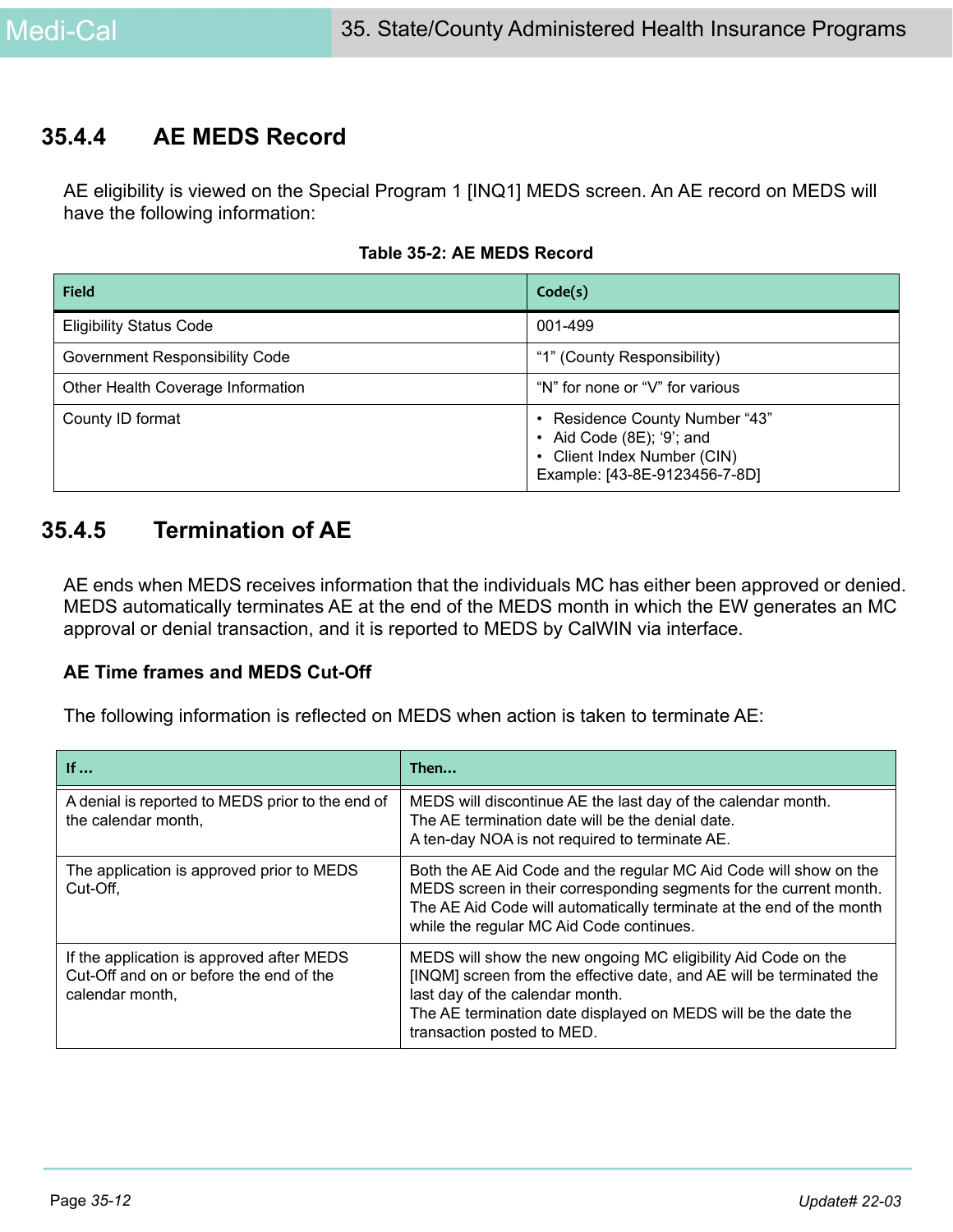# **35.5 CHDP Gateway Program**

The Child Health and Disability Prevention (CHDP) Program provides preventive health assessments to 2.1 million children statewide. Services are limited to physical examinations, vision and hearing screening, laboratory tests, and immunizations. Approximately half of these children are MC beneficiaries. The remaining children are from families with income at or below 200% of the federal poverty level (FPL) and whose CHDP services are covered by state-only funds. It is estimated that many of these children would be eligible for MC if they applied.



## **Note:**

CHDP referral procedures have not changed. EWs must continue to inform families of the availability of CHDP screening for children under 19 years of age and ensure all cases containing children under age 21 are coded with the appropriate CDS entry.

## **35.5.1 Pre-Enrollment by CHDP Providers**

The CHDP Gateway Program allows CHDP providers to pre-enroll children into temporary, full-scope, zero share-of-cost (SOC), fee-for-service MC based upon income screening for zero SOC MC).

### **CHDP Screening Process**

When a child visits a CHDP provider's office for a health assessment, the 250% income screening test is applied. If the child meets the income criteria and is under 19 years of age, the provider submits a "Child Health and Disability Prevention (CHDP) Program Pre-Enrollment Application" (DHCS 4073) via the internet or a point-of-service (POS) device, and existing eligibility for MC is automatically checked through MEDS. The DHCS 4073 is the electronic internet-based application used by CHDP providers to complete pre-enrollment into MC through the Gateway. In addition, a brochure explaining CHDP and the CHDP Gateway is provided to the client during the office visit.



### **Note:**

Children whose family income is above the applicable FPL limits for zero SOC MC are not eligible for CHDP services or pre-enrollment through the CHDP Gateway.

### **CHDP Gateway Aid Codes**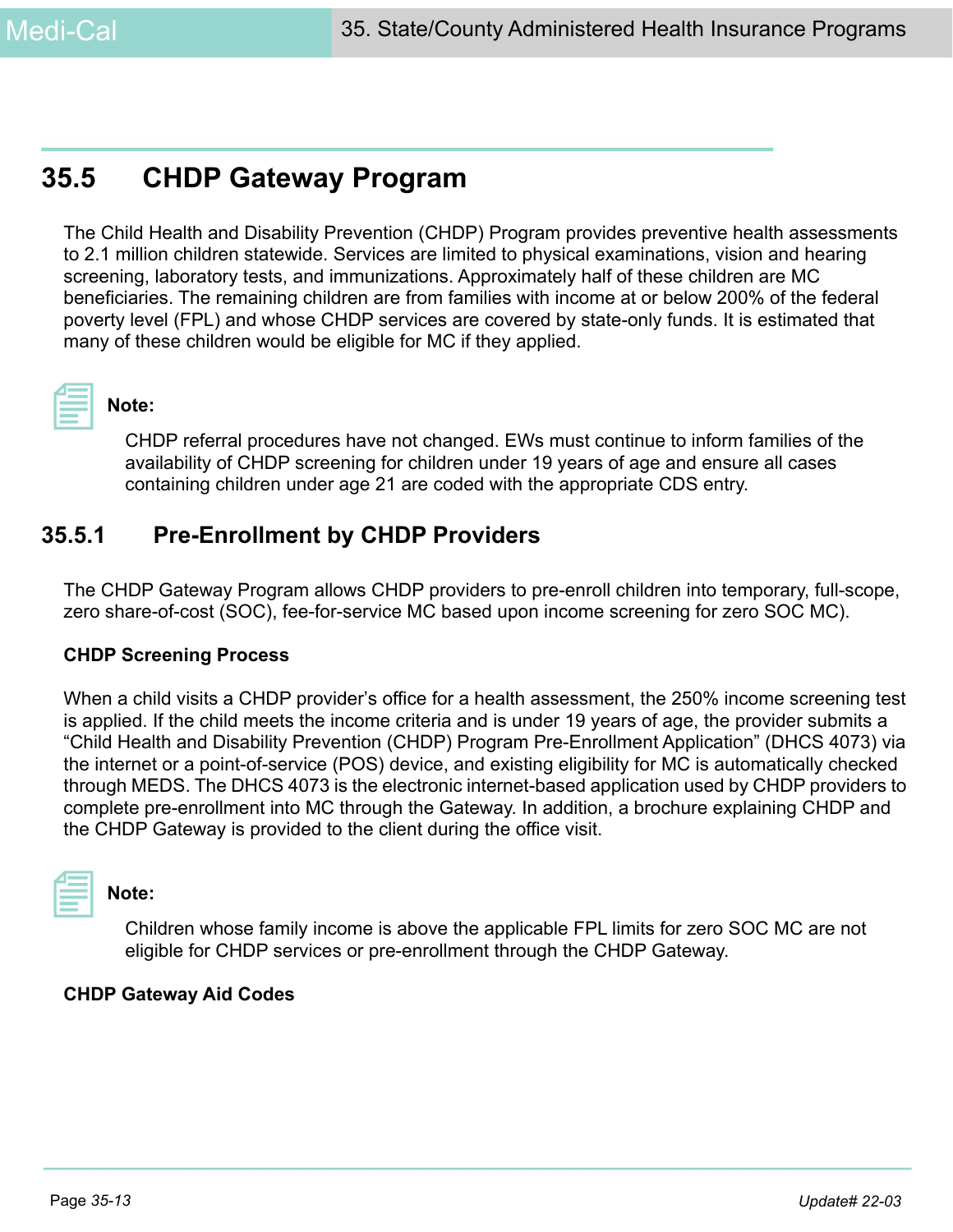Children who meet the requirements to be pre-enrolled through the Gateway are automatically given full-scope, zero SOC MC for the month of screening and the following month in one of the Aid Codes below:

| Aid Code | <b>Description</b>                                                                                                        |
|----------|---------------------------------------------------------------------------------------------------------------------------|
| 8W       | CHDP Gateway MC up to 150% FPL                                                                                            |
| 8X       | CHDP Gateway MC above 150% up to and including 250% FPL                                                                   |
| 8Y       | A child currently eligible on MEDS in an Aid Code linked to undocumented immigration status. (CHDP<br>STATE-ONLY PROGRAM) |

#### **Child Qualifies for Pre- Enrollment**

When the electronic CHDP Gateway application is submitted to MEDS, and the child meets the pre-enrollment requirements, the CHDP provider receives an immediate response, indicating the child's existing or newly assigned Client Index Number (CIN).

| If the Child is                                                | Then the Child Receives                                                                                                                              |
|----------------------------------------------------------------|------------------------------------------------------------------------------------------------------------------------------------------------------|
| Not known to MEDS, or has SOC MC,                              | $\cdot$ A CHDP Exam<br>• Temporary full-scope MC                                                                                                     |
| Known to MEDS - Currently active on restricted benefits,       | Emergency /Pregnancy Only MC<br>$\cdot$ CHDP exam<br>• Not eligible for temporary full-scope MC                                                      |
| Known to MEDS - Currently active on full scope zero<br>SOC MC. | CHDP Exam<br>$\bullet$<br>• A referral to MC Managed Care 800# and to the local<br>CHDP Program 800# for information about child health<br>services. |
| Not eligible for a CHDP Exam,                                  | No pre-enrollment into MC.                                                                                                                           |

### **Children Without Satisfactory Immigration Status (SIS)**

Children who are currently active on MEDS in a restricted MC Aid Code due to undocumented immigration status cannot be pre-enrolled in MC through the CHDP Gateway. These children are only entitled to state-funded CHDP services, for the month of screening and the following month.



### **Note:**

Undocumented children who are NOT currently active on MEDS may be pre-enrolled through the Gateway.

### **CHDP Eligibility and SOC MC**

A child who is already receiving MC with a SOC and has met his/her SOC in the month of the CHDP visit is already MC eligible and cannot be pre-enrolled for that month.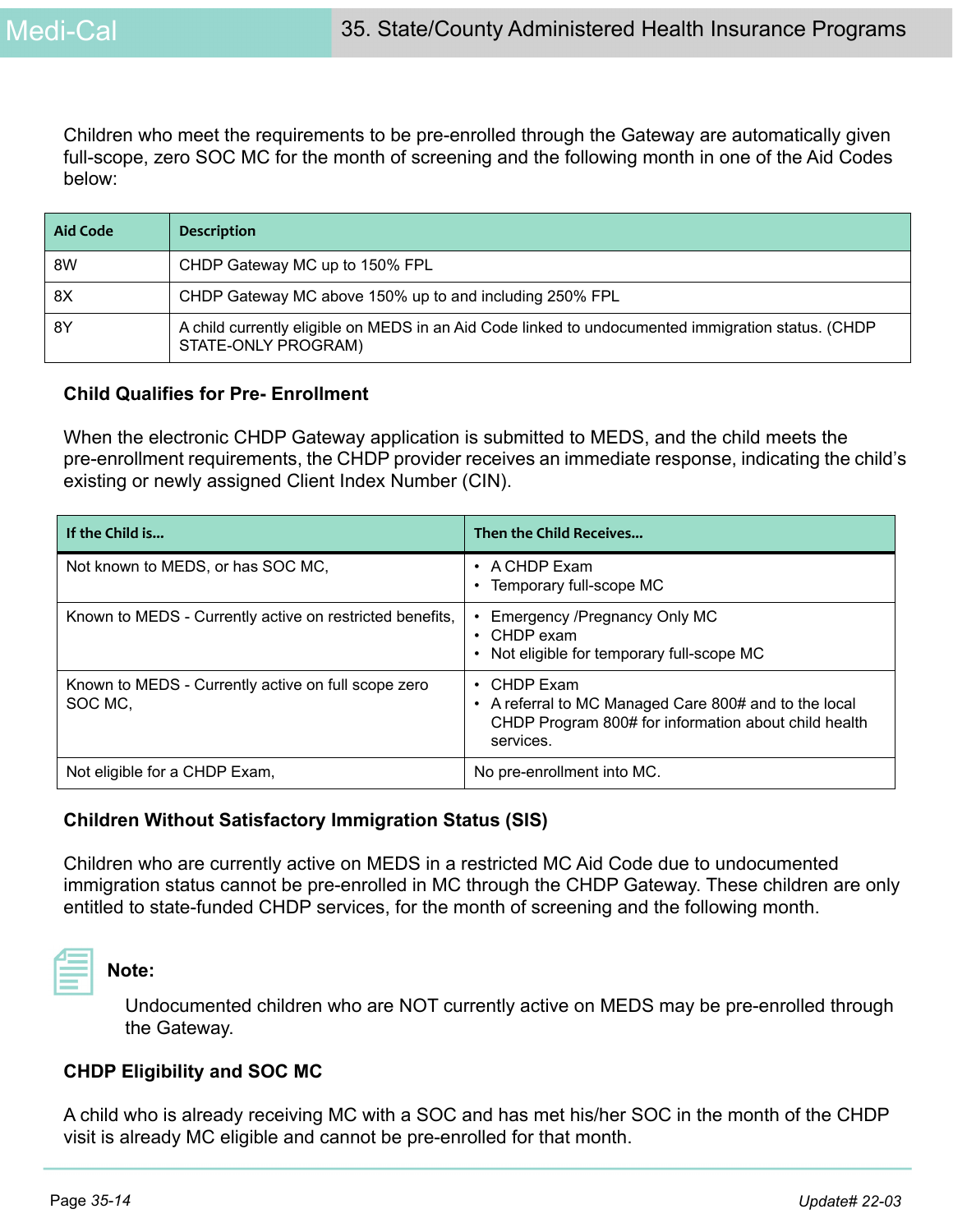### **CHDP Eligibility and Other Health Coverage (OHC)**

When MEDS indicates a child has OHC, the child is still pre-enrolled through the CHDP Gateway and is able to receive services regardless of their OHC status. A new MEDS enhancement overrides the OHC code on MEDS at the time of pre-enrollment through the CHDP Gateway as follows:

| If                                                                                                              | Then                                                                                             |
|-----------------------------------------------------------------------------------------------------------------|--------------------------------------------------------------------------------------------------|
| The child is determined eligible under the CHDP<br>accelerated enrollment aid code 8W or 8X,                    | The OHC indicator code is changed to "N" regardless of<br>whether MEDS shows an active OHC code. |
| The child is determined eligible under the State-only<br>CHDP Aid Code 8Y and MEDS shows an active OHC<br>code, | The MEDS OHC code is changed to an 'A'<br>(pay and chase).                                       |

### **CHDP Eligibility and Retroactive MC**

Individuals applying for MC through the Gateway may request retroactive MC coverage to cover the pre-enrollment period.

#### **BIC Card**

Children who are not known to MEDS at the time of pre-enrollment through the Gateway are automatically mailed a BIC card within two working days. If a BIC was previously issued to the child, a new BIC is not issued unless requested on the pre-enrollment application.

### **Eligibility Determination for MC**

If the applicant indicates on the CHDP application that he or she wants to apply for MC for the child, SPE sends an MC 321 HFP to the parents of children who are pre-enrolled in MC through the Gateway. The MC 321 HFP is sent in the appropriate language, along with a self-addressed, postage paid envelope with instructions to mail the application back to SPE for processing.

Parents are required to submit the completed application form to SPE for ongoing coverage to continue. The CHDP Gateway program application process is as follows:

| If the Completed Application is                                                                                           | Then                                                                                                                                                             |
|---------------------------------------------------------------------------------------------------------------------------|------------------------------------------------------------------------------------------------------------------------------------------------------------------|
| Returned to SPE within the initial two months of<br>presumptive eligibility, and that information is<br>reported to MEDS, | SPE conducts a full file clearance and reports to MEDS that the<br>application has been received.                                                                |
|                                                                                                                           | SPE extends the pre-enrollment period, and the child continues to<br>receive full-scope, zero SOC MC coverage until eligibility for<br>ongoing MC is determined. |

#### **Table 35-4: Eligibility Determination for MC**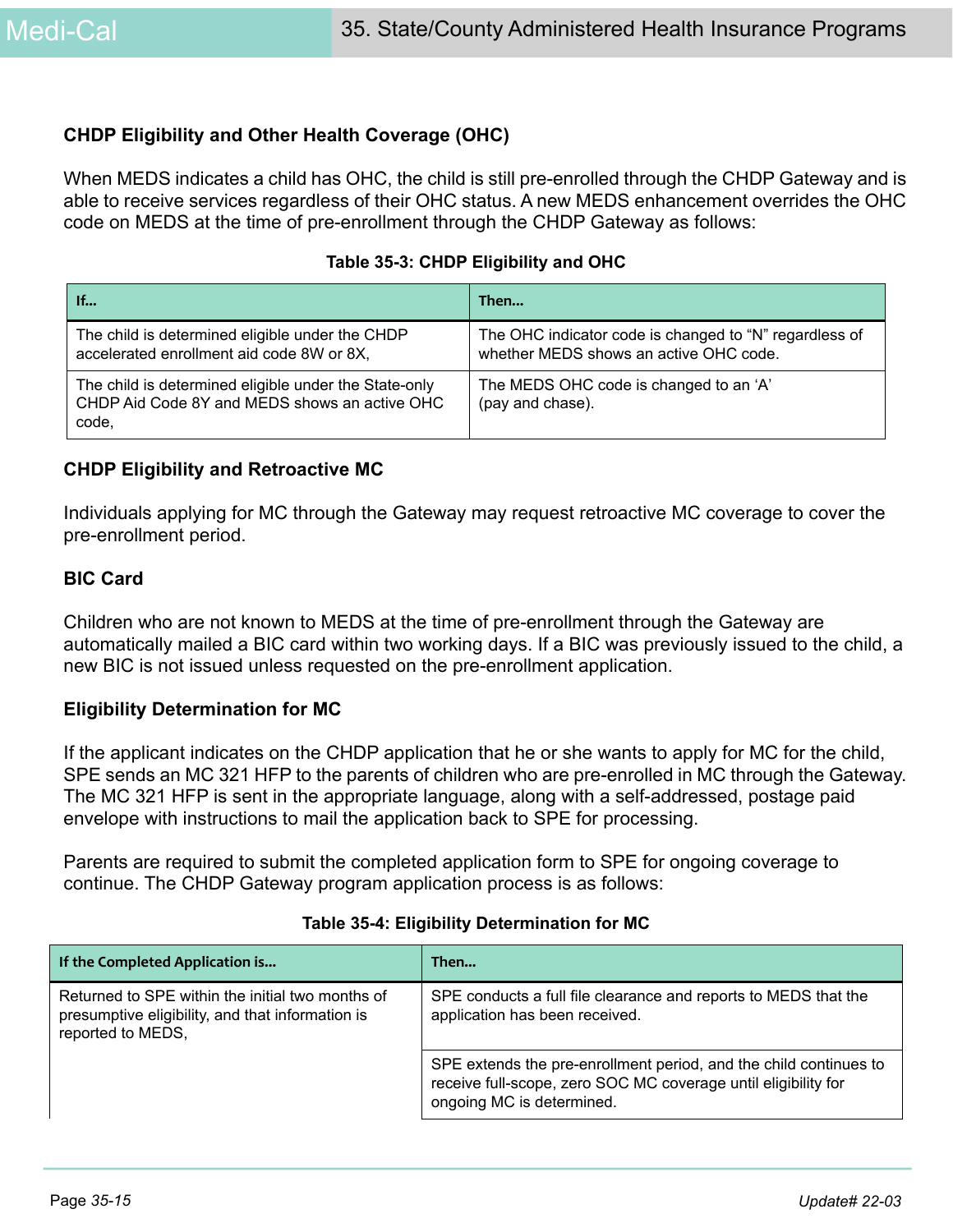| If the Completed Application is                                                  | Then                                                                                                                                                                                                                                                             |
|----------------------------------------------------------------------------------|------------------------------------------------------------------------------------------------------------------------------------------------------------------------------------------------------------------------------------------------------------------|
|                                                                                  | SPE screens the application and sends to the county for an<br>eligibility determination.                                                                                                                                                                         |
|                                                                                  | SPE sends an informing notice to the client explaining that<br>pre-enrollment has been extended until eligibility for MC is<br>determined. This notice is available in 11 languages.                                                                             |
| Not returned to SPE within the initial two months of<br>presumptive eligibility, | The child's eligibility for full scope zero SOC coverage is not<br>extended beyond the second month.<br>Note:<br>There is no requirement to provide a 10-day NOA when<br>pre-enrollment ends.                                                                    |
| Submitted directly to the Intake office, instead of<br>mailed to SPE,            | The Intake EW must ensure that:<br>Receipt of the application is reported to MEDS via an AP 18<br>on-line transaction, for the child's pre-enrollment eligibility to be<br>extended.<br>The application is processed following existing procedures.<br>$\bullet$ |

### **Table 35-4: Eligibility Determination for MC**



### **Note:**

A child can be eligible for an additional period of presumptive eligibility in the future, if CHDP services are requested again and they are in accordance with the allowable CHDP time frames.

### **Notice of Action**

Pre-enrollment eligibility through the CHDP Gateway is granted before a full MC eligibility determination is made; therefore, there are no appeal rights or notice of action (NOA) requirements for the pre-enrollment period. However, once an eligibility determination for MC is completed for the child, the EW must send the appropriate MC approval or denial NOA.

# **35.6 Breast and Cervical Cancer Treatment Program (BCCTP)**

The BCCTP was implemented on January 1, 2002. BCCTP is both federal and state-funded. Eligibility determination and ongoing case maintenance is done by the Department of Health Care Services (DCHS). This program provides full-scope or restricted, no share-of-cost MC to uninsured or under insured individuals who are screened through the Centers for Disease Control and Prevention (CDC) or by the National Breast and Cervical Cancer Early Detection Program; and are found to be in need of treatment including some precancerous conditions. In California, the authorized screening providers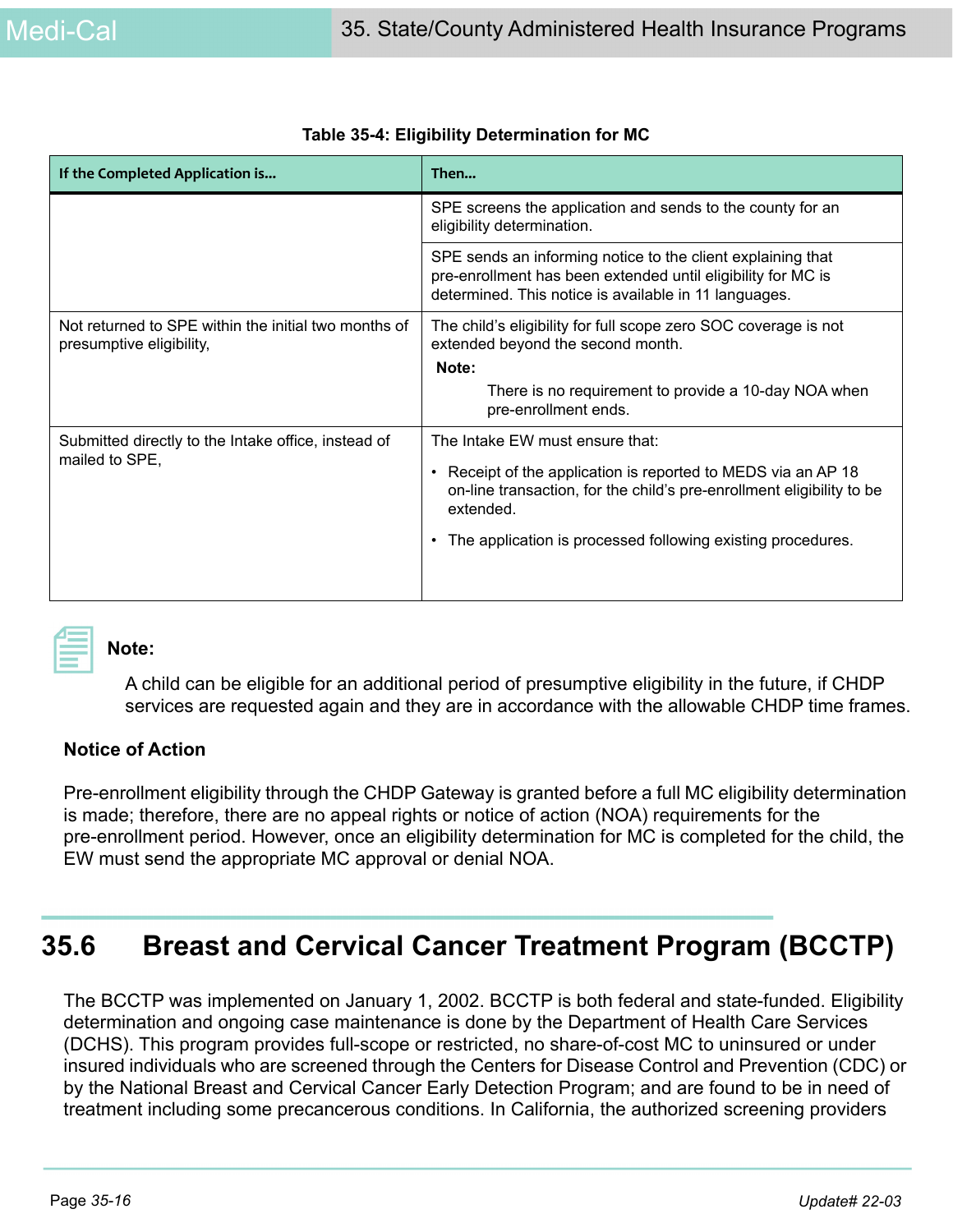are those participating in either the Cancer Detection Programs: Every Woman Counts (EWC), or Family Planning, Access, Care and Treatment (FPACT) program.

BCCTP must be considered by the EW prior to denying or discontinuing MC benefits. At the time of application, redetermination or any time a change is reported that results in ineligibility, and the EW is aware or the applicant or recipient declares he/she has breast cancer or she has cervical cancer, the EW must send a referral to BCCTP and not take any action on the MC benefits until a determination is received from BCCTP.

In order to make individuals aware that the BCCTP is available, a flyer, "Breast and Cervical Cancer Treatment Program (BCCTP)" (MC 372) must be included in all intake and redetermination packets.

The BCCTP provides an online, internet-based application process specifically designed to enable breast and/or cervical cancer patients to apply for BCCTP coverage right in an EWC or FPACT provider's office. Upon application, the enrolling provider gives the applicant the Confirmation Document (CD) and message text document. The CD tells the applicant whether they received Accelerated Enrollment (AE) or not and the message text document provides additional information about the BCCTP. Those determined eligible are sent a MC BIC, if they do not already have one. If the applicant receives AE and does not have a BIC, the CD may be used until the BIC is received in the mail.

## **35.6.1 Federal BCCTP**

The federally-funded BCCTP provides full scope, no share of cost (SOC) MC benefits to uninsured individuals under age 65 who are US citizens or lawful immigrants, have no health insurance coverage and are found to be in need of treatment for breast and/or cervical cancer. Individuals who meet all federal BCCTP requirements remain eligible for the duration of the treatment period.

### **Ineligibility for federal BCCTP**

An individual becomes ineligible for federal BCCTP when any of the following occurs:

- Has turned 65 years of age
- Has obtained creditable insurance coverage, Medi-Cal with a SOC, Medicare, employer provided insurance, or a Covered California Plan, etc.
- No longer needs treatment for breast and/or cervical cancer as determined by her treating physician.



## **Note:**

The Federal BCCTP allows eligibility for beneficiaries who have MC with a SOC, if they meet **all**  other federal BCCTP eligibility criteria. State-funded BCCTP provides coverage to individuals who meet all non-federal BCCTP requirements, including those who are concurrently eligible for restricted MC (i.e., undocumented aliens, pregnant individuals, etc.).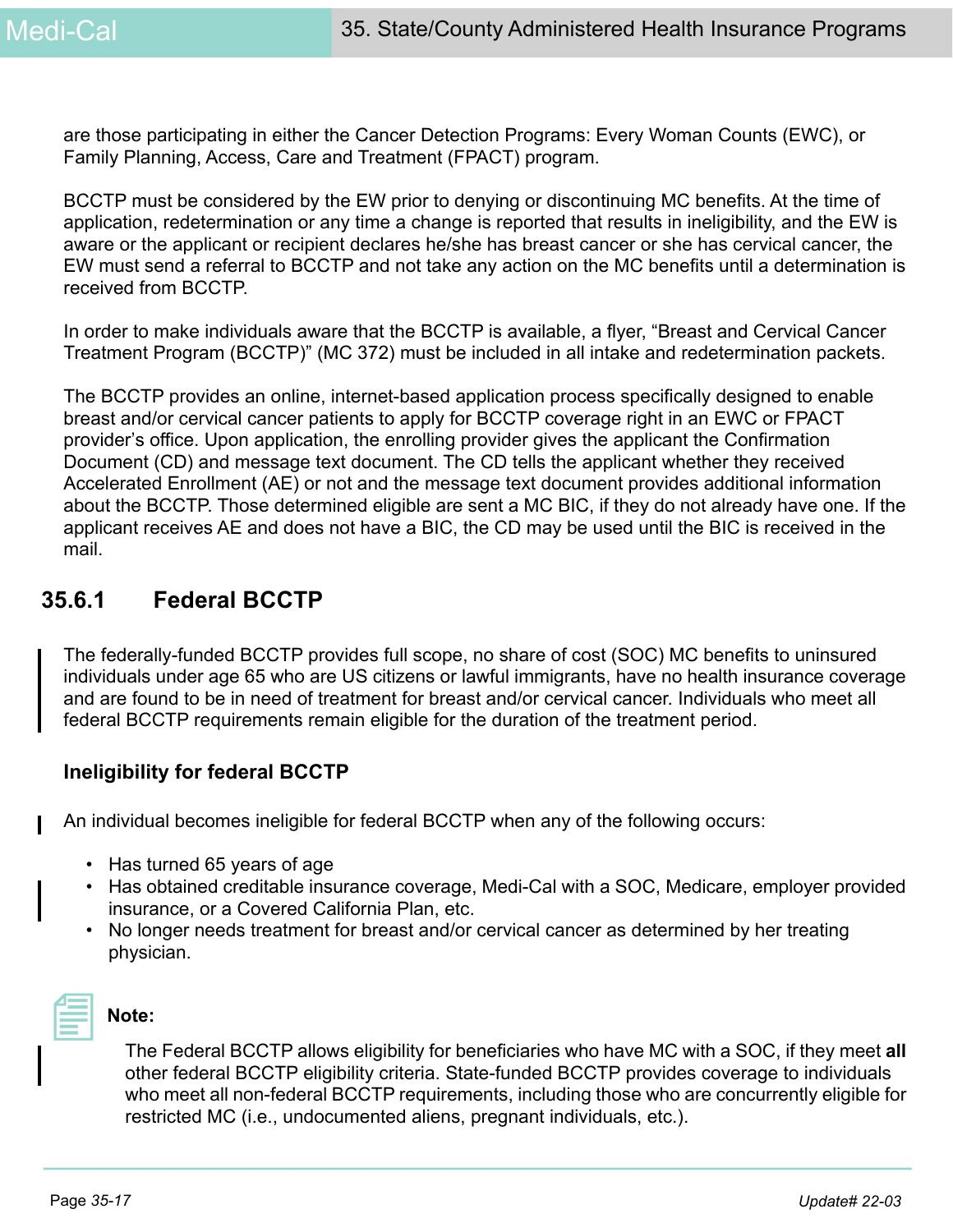### **Federal BCCTP Health Insurance Coverage Limitations**

Individuals who have the following types of health insurance coverage are ineligible for BCCTP:

- Medicare
- Group health plan
- MC (full-scope, no SOC)
- Armed Forces insurance
- State health risk pool
- Health insurance coverage benefits consisting of medical care provided through:
	- Insurance or reimbursement, or otherwise and including items and services paid for as medical care) under any hospital or medical service policy or certificate, or
	- Hospital or medical service plan contract, or
	- Health maintenance organization (HMO) contract offered by a health insurance company.

## **35.6.2 State-Funded BCCTP**

California BCCTP was created to address coverage beyond the limitations of the federal law.

The State-funded BCCTP program covers breast and/or cervical cancer patients needing treatment who have been determined ineligible for the federal BCCTP, such as:

- Women age 65 and over, regardless of immigration status;
- Women under 65 without satisfactory immigration status (SIS); or
- Men (breast cancer only) of any age or immigration status.

On January 2019, AB1810 eliminated the time limit and provides continued coverage through the duration of the treatment if an individual with a diagnosis of breast and/or cervical cancer meets all BCCTP eligibility requirements. It also applies to individuals diagnosed with a reoccurence of breast and/or cervical cancer.

The State-funded BCCTP covers individuals:

#### **Table 35-5: BCCTP Individuals**

| Who:          | Defined as:                                                                            |
|---------------|----------------------------------------------------------------------------------------|
| Are uninsured | Individuals who do not have no-cost MC, Medicare or private health<br><b>Insurance</b> |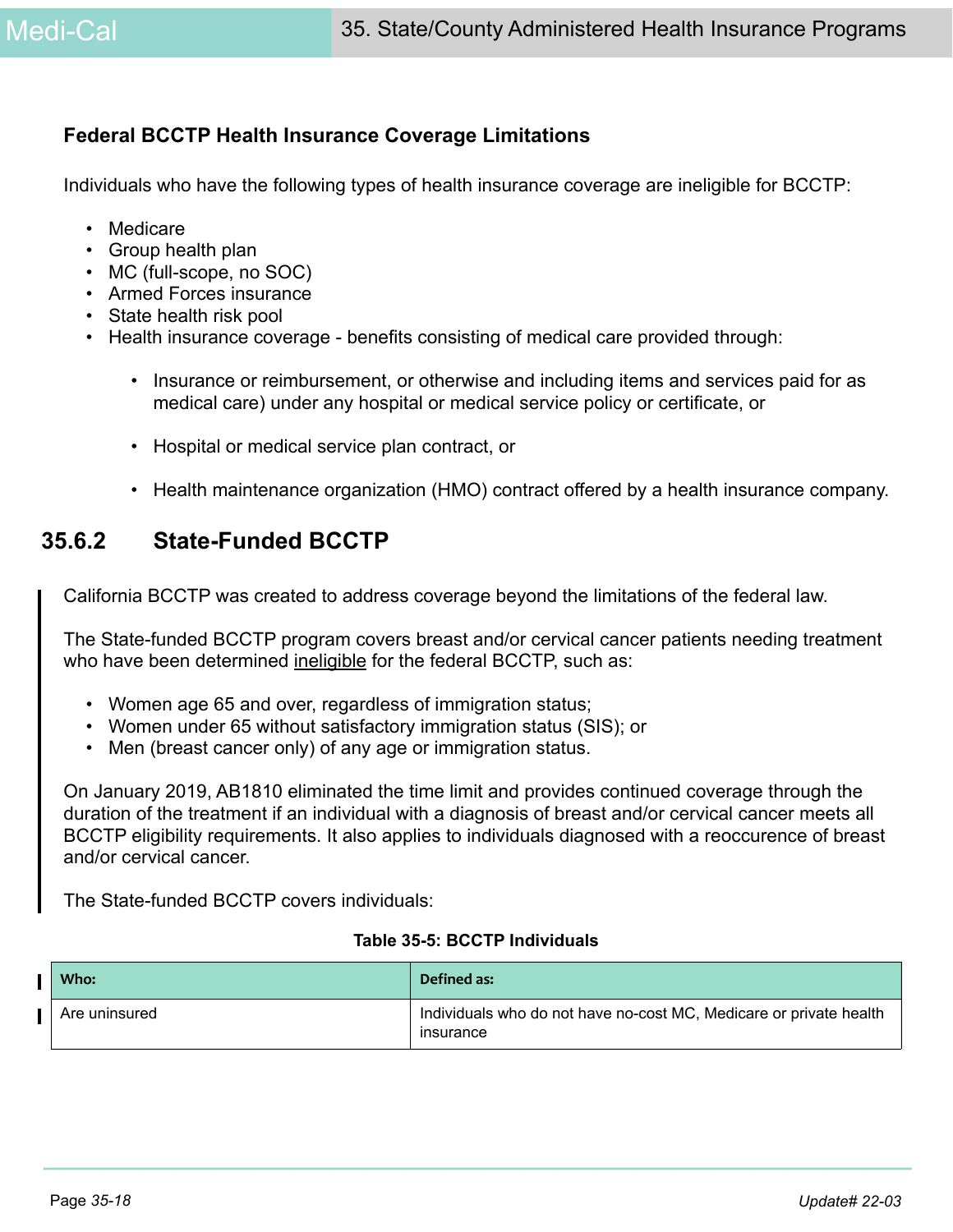#### **Table 35-5: BCCTP Individuals**

| Who:                               | Defined as:                                                                                                                                                                                                                                   |
|------------------------------------|-----------------------------------------------------------------------------------------------------------------------------------------------------------------------------------------------------------------------------------------------|
| Underinsured                       | Individuals with share-of-cost MC, Advanced Premium Tax Credits<br>(APTC), and/or a Qualified Health Plan (QHP) through Covered<br>California.                                                                                                |
|                                    | Individuals with existing comprehensive health insurance<br>coverage (i.e., Medicare or private health insurance) that is<br>inaccessible due to high premium, deductible and/or copayment<br>costs (exceeding \$750 in the 12-month period.) |
| <b>Meet Residency Requirements</b> | Are residents of California                                                                                                                                                                                                                   |
| Meet Income Guidelines             | Are at or below 200% Federal Poverty Level (based on family<br>Size)                                                                                                                                                                          |
| Require treatment                  | In need of breast and/or cervical cancer treatment                                                                                                                                                                                            |

## **35.6.3 Referrals to BCCTP**

When making a BCCTP referral, the EW must:

#### **Table 35-6: Referrals to BCCTP**

| <b>Step</b> | <b>Action</b>                                                                                                                                                                           |
|-------------|-----------------------------------------------------------------------------------------------------------------------------------------------------------------------------------------|
| 1.          | Initiate the referral on the first day of contact by the beneficiary or applicant. Do not delay in sending any<br>referrals to BCCTP.                                                   |
| 2.          | Complete the BCCTP referral form "County Referral to the Breast and Cervical Cancer Treatment<br>Program" (MC 373). Include the following information:                                  |
|             | • Name and contact information (including phone extension) of the EW making the referral.                                                                                               |
|             | • Provide current and available information at the time of the referral that would assist in determining<br><b>BCCTP</b> eligibility.                                                   |
|             | • If available, any pertinent documents must be sent with the MC373 referral, e.g., pathology report, front<br>and back of identification card, LPR card, and income verification, etc. |
|             | Send via secure, encrypted email to: <b>BCCTP@dhcs.gov</b> or via fax at (916) 440-4593<br>Note:                                                                                        |
|             | Do not include any Personally Identifiably Information (PII) in the Subject Line of an email as the<br>subject lines are not encrypted in the same manner as the body of the email.     |
| 3.          | Notify the applicant/recipient that a referral was sent to BCCTP for an eligibility determination                                                                                       |
| 4.          | If the client has no other linkage to MC benefits and would otherwise be denied or discontinued, add a<br>Special Indicator, "Batch AU Exception- MC" in CalWIN.                        |
| 5.          | Document that a BCCTP and DDSD referrals were sent or only a BCCTP referral sent. Document the<br>reason the applicant would have been denied or discontinued from MC.                  |

(Chart page 1 of 2)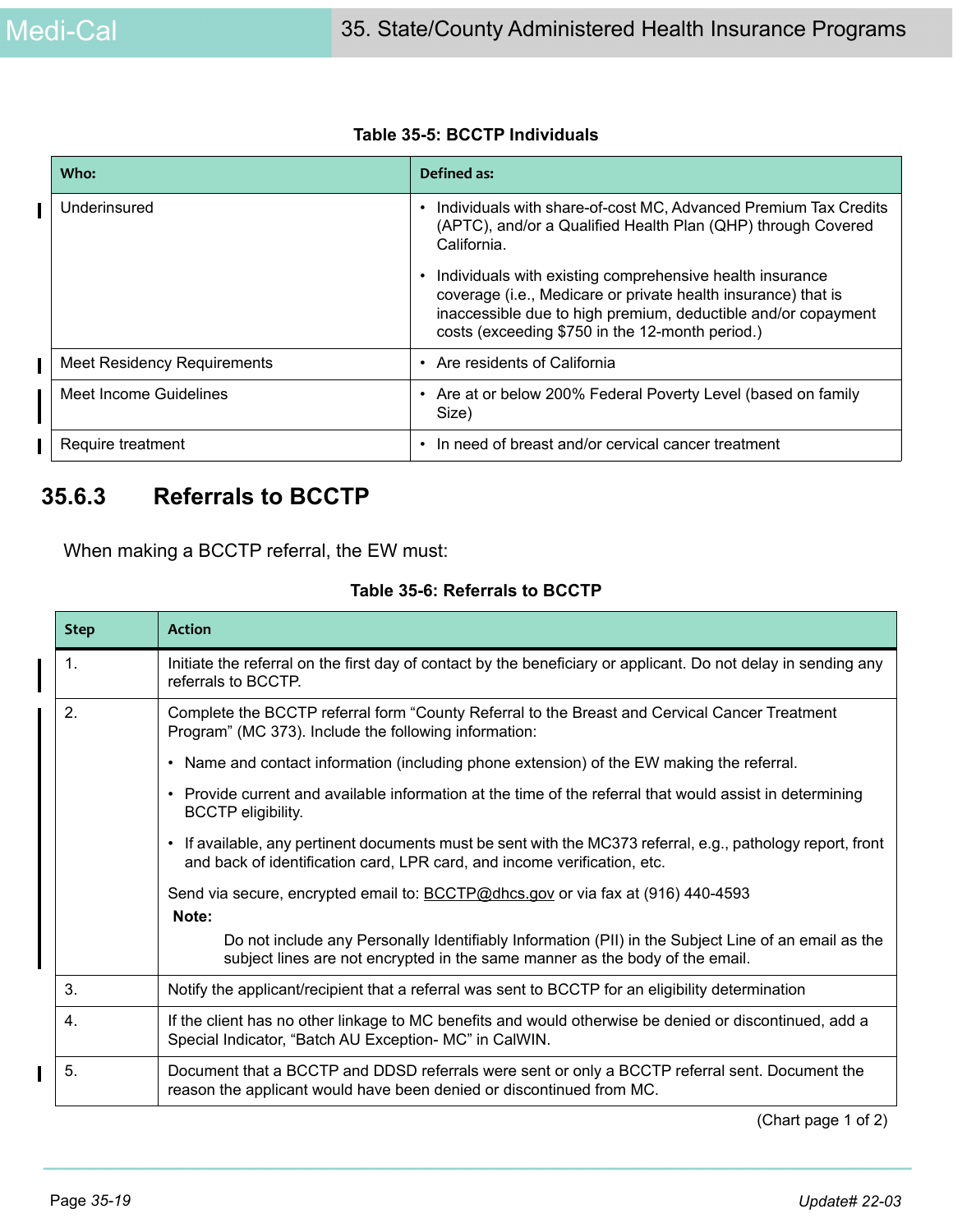#### **Table 35-6: Referrals to BCCTP**

| Step | <b>Action</b>                                                       |
|------|---------------------------------------------------------------------|
|      | Transfer an intake case to continuing pending BCCTP/DDSD decisions. |

(Chart page 2 of 2)

## **35.6.4 Referring BCCTP Applicants to DDSD**

At application, if the individual will be denied and the EW is aware or the applicant declares to have breast or cervical cancer, the EW must:

| <b>Step</b> | Action                                                                                                                                                                                                                                                                                                                                               |
|-------------|------------------------------------------------------------------------------------------------------------------------------------------------------------------------------------------------------------------------------------------------------------------------------------------------------------------------------------------------------|
| 1.          | Determine if the applicant meets all the criteria for a disability evaluation.                                                                                                                                                                                                                                                                       |
| 2.          | If the applicant meets the DDSD criteria, simultaneously refer the applicant to DDSD for a disability<br>determination and to BCCTP for an eligibility determination. Make a notation on Box 10 of the DDSD<br>referral form (MC 221) that the individual has been referred to BCCTP.                                                                |
|             | Note:                                                                                                                                                                                                                                                                                                                                                |
|             | If the MC 221 does not indicate in Box 10 that the EW has made a referral to BCCTP, the DDSD<br>analyst will fax the MC 221 to the EW indicating a BCCTP referral appears necessary. The EW<br>must check the case file and verify if a referral has been made to BCCTP. If one has not been<br>made, the EW must make the referral and inform DDSD. |
| 3.          | If the applicant does not meet the DDSD criteria, and there is no linkage to MC, refer the individual to<br>BCCTP without a disability packet. Keep MC pending.                                                                                                                                                                                      |
| 4.          | If the applicant is a male or a woman 65 years or older, not eligible for MC, deny MC and also send a<br>referral for State-funded BCCTP.                                                                                                                                                                                                            |

### **Table 35-7: Referring BCCTP Applicants to DDSD**

Simultaneously referring an individual to BCCTP and DDSD will allow the federally BCCTP eligible individuals to receive MC benefits, including Accelerated Eligibility if eligible, while their disability determination is being reviewed. BCCTP will contact the applicant to determine if the individuals meets federal BCCTP requirements. The State will make a BCCTP eligibility determination and if found eligible will issue an approval Notice of Action (NOA) to the applicant and copy the EW who made the referral.

## **35.6.5 Referring Individuals**

If an MC recipient is no longer eligible for his/her existing MC program either at the annual redetermination or when the recipient reports a change in circumstances, and they declare to have breast and/or cervical cancer, the EW must follow the SB 87 process to determine whether the individual is eligible for any other MC program, including federal BCCTP.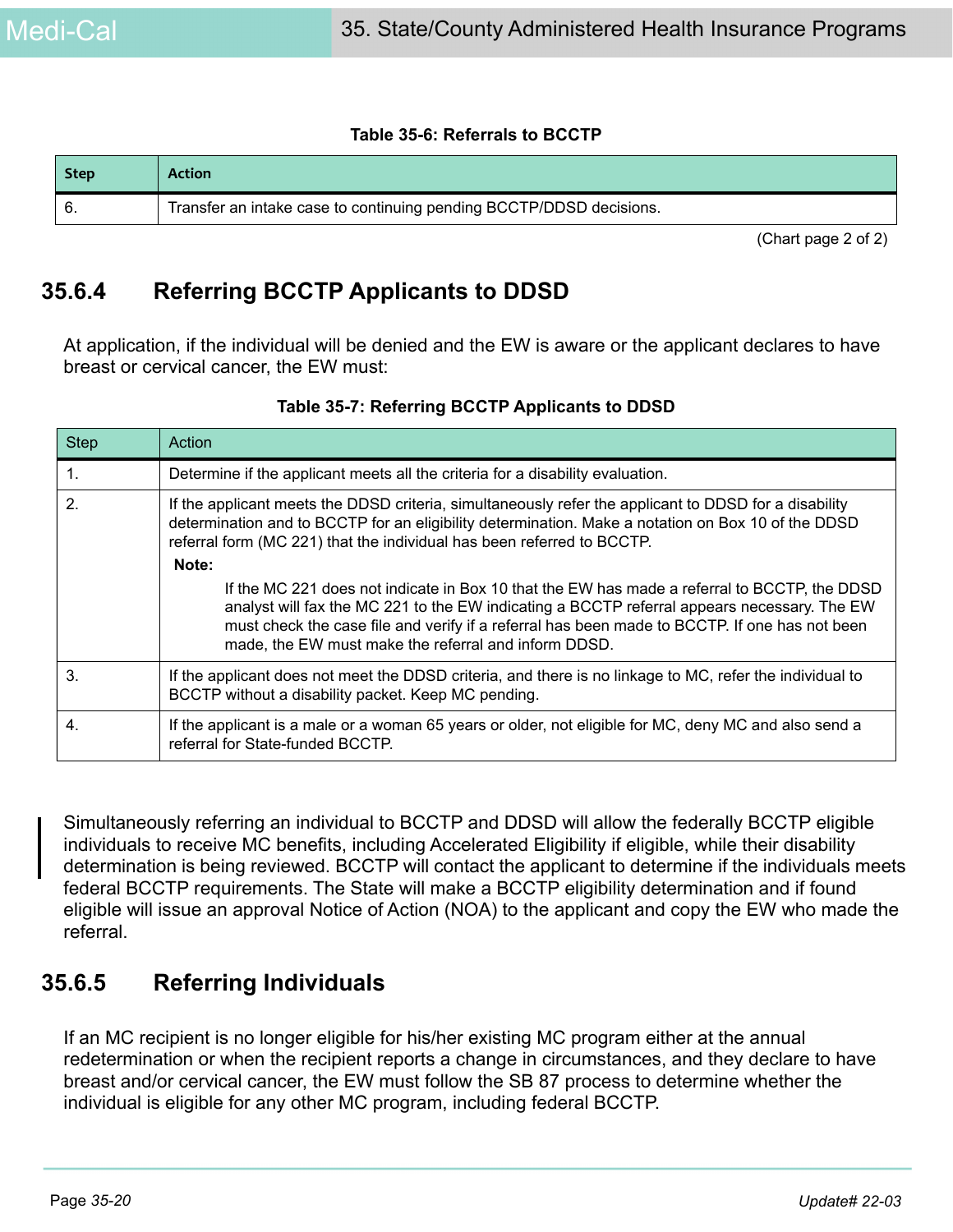$\mathbf I$ 

In order to follow the SB 87 process, the EW must:

| <b>Step</b>      | <b>Action</b>                                                                                                                                                                                                                                                                                                                                              |
|------------------|------------------------------------------------------------------------------------------------------------------------------------------------------------------------------------------------------------------------------------------------------------------------------------------------------------------------------------------------------------|
| 1.               | Determine if the recipient meets the DDSD criteria to send a referral.                                                                                                                                                                                                                                                                                     |
| $\mathbf{2}$     | Refer the recipient to DDSD for a disability determination, if applicable, <b>AND</b> send a referral to BCCTP.<br>Make a notation on Box 10 of the MC 221 that a BCCTP referral has been made                                                                                                                                                             |
|                  | Note: If the MC 221 does not indicate in Box 10 that the EW has made a referral to BCCTP, the DDSD<br>analyst will fax the MC 221 to the EW indicating a BCCTP referral appears necessary. The EW must<br>check the case file and verify if a referral has been made to BCCTP. If one has not been made, the EW<br>must make the referral and inform DDSD. |
| 3.               | Place the recipient in one of the SB 87 pending disability Aid Codes (6J, 6R, 5J, or 5R) while a disability<br>determination is pending.                                                                                                                                                                                                                   |
| $\overline{4}$ . | If the individual does not meet the DDSD criteria, send a BCCTP referral without a DDSD packet.<br><b>Note:</b> A male or a 65 year-old or older female are not eligible for federal BCCTP, but EWs must still follow<br>the SB 87 process to determine whether the individual is eligible for any other MC program.                                       |
| 5.               | Do not discontinue MC benefits for an individual under 65 years of age until BCCTP determination is<br>received. If a DDSD referral was made, also wait for the DDSD decision.                                                                                                                                                                             |

## **35.6.6 BCCTP Categories**

Seven aid codes are assigned to BCCTP and are viewable on MEDS secondary screens: INQ1, INQ2 or INQ3. There are an additional four interim aid codes.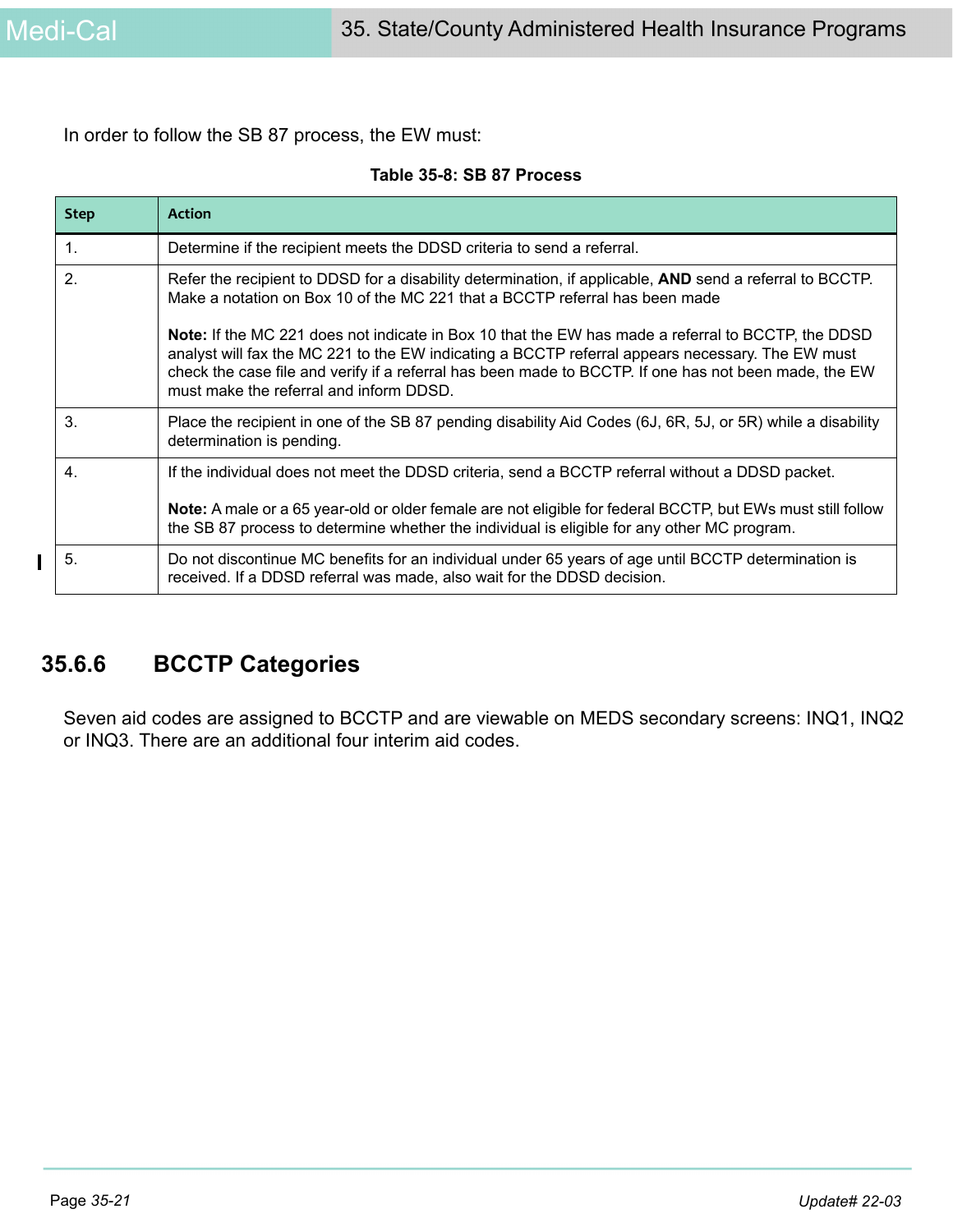## **Aid Codes for Individuals (only) Who Are Less Than 65 Years of Age**

| Aid<br>Code | <b>Funding</b>                     | <b>Description</b>                                                                                                                                                                                                                                                                                                                                                                                                                                                                                                                                                                                                                                                                                                                                                                                                                                                                         |
|-------------|------------------------------------|--------------------------------------------------------------------------------------------------------------------------------------------------------------------------------------------------------------------------------------------------------------------------------------------------------------------------------------------------------------------------------------------------------------------------------------------------------------------------------------------------------------------------------------------------------------------------------------------------------------------------------------------------------------------------------------------------------------------------------------------------------------------------------------------------------------------------------------------------------------------------------------------|
| 0U          | Federal/<br><b>State</b><br>Funded | Restricted MC Services and State-Funded Cancer Treatment and Related Services for<br>Women Without SIS<br>This category provides restricted services for females (only) under 65 years old, who do not<br>have SIS, and who do not have other health insurance. The period of eligibility for this category<br>is up to 18 months for breast cancer and up to 24 months for cervical cancer.<br>Individuals must have income below 200% of the Federal Poverty Level (FPL). These<br>individuals may receive subsequent periods of eligibility if diagnosed with recurring<br>breast/cervical cancer and still meet all other eligibility requirements.<br>NOTE: This aid code does not provide Minimum Essential Coverage (MEC).<br>This aid coded includes:<br>MC emergency services,<br><b>State-Funded BCCTP services</b><br>Pregnancy or postpartum Services, and<br>LTC MC Services. |
| 0P          | Federal                            | <b>Federal BCCTP Eligibility Determined</b><br>The period of eligibility for this aid code is the duration of treatment as long as all other federal<br>BCCTP eligibility criteria continue to be met. This is a full-scope, no-SOC MC for females<br>(only) who have SIS and have no creditable health insurance coverage.                                                                                                                                                                                                                                                                                                                                                                                                                                                                                                                                                                |
| 0V          | Federal                            | <b>Continuing Restricted Services for OU Eligibles</b><br>The 0U eligibles must have exhausted their period of state-funded cancer treatment services,<br>but still need treatment and still meet all federal BCCTP requirements except for immigration<br>status. This category provides continuing MC emergency services and state-only MC<br>pregnancy-related/LTC services without a SOC, for 0U beneficiaries whose 18 or 24 month<br>period of state-funded cancer treatment coverage has ended but continue to need treatment<br>and meet all other federal BCCT eligibility requirements except for immigration status.                                                                                                                                                                                                                                                            |
| 0M          | <b>State</b>                       | <b>Accelerated Eligibility (AE) - Two-Month Limit</b><br>This category provides temporary, full-scope, no-SOC MC limited to two months only (the<br>month of application and the month after) because the individual did not request ongoing MC.                                                                                                                                                                                                                                                                                                                                                                                                                                                                                                                                                                                                                                           |
| 0N          | <b>State</b>                       | Presumptive Eligibility (PE) - Two-Month Limit<br>This is a temporary, full-scope, no-SOC MC coverage for women with no health insurance<br>coverage. BCCTP applicants are granted for two months of PE with a termination date<br>populated in MEDS. When a BCCTP beneficiary applies for Medi-Cal and MEDS shows a<br>Medi-Cal application registration has been completed, the termination date will automatically<br>be removed. Once the final Medi-Cal determination is completed, then Aid Code 0N will be<br>automatically terminated.                                                                                                                                                                                                                                                                                                                                             |

### **Table 35-9: Aid Codes For Individuals Who Are Less Than 65**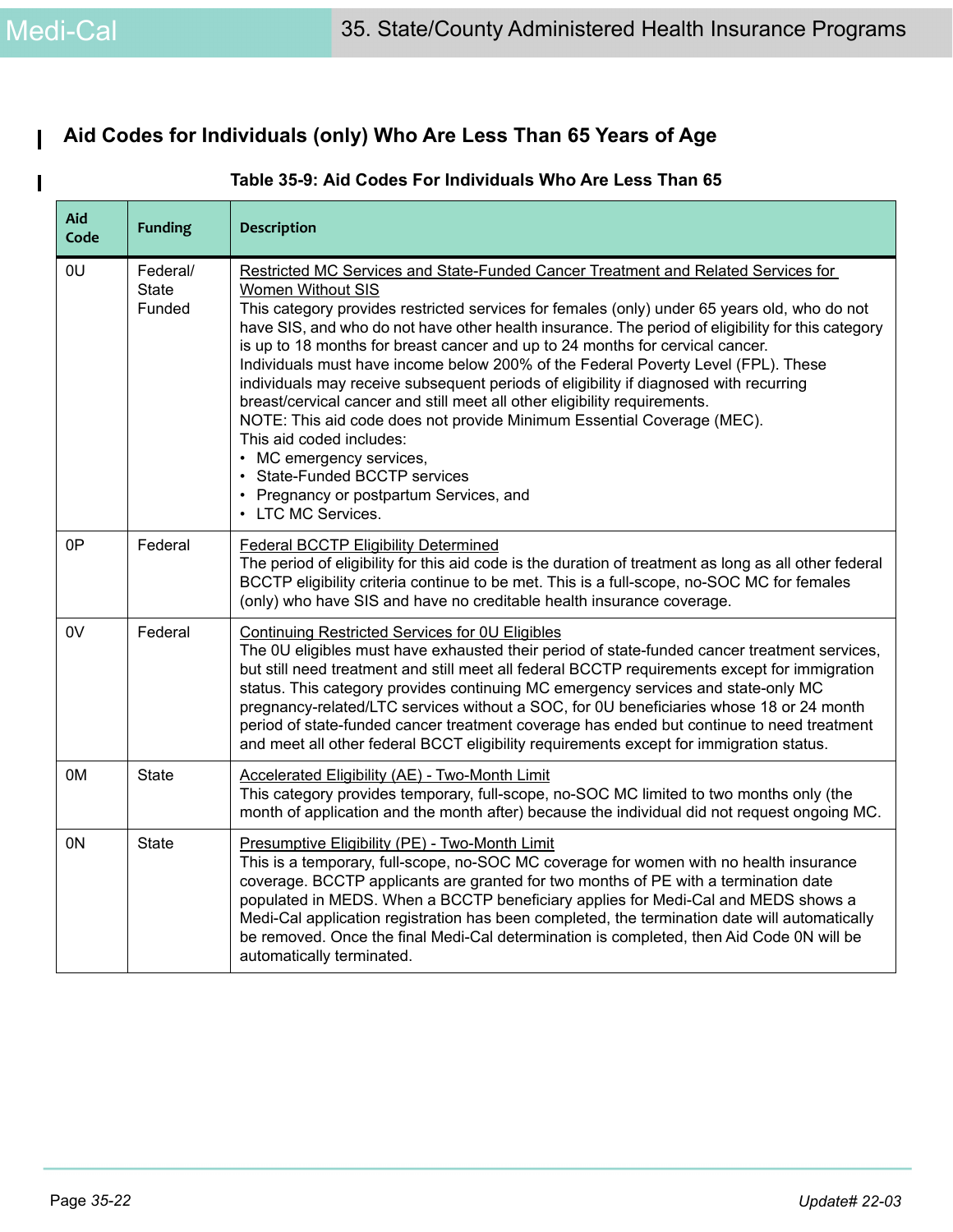## **Aid Codes for Males or Females**

| Aid<br>Code        | <b>Funding</b> | <b>Description</b>                                                                                                                                                                                                                                                                                                                                                                                                                                                                                                                                                                                                                                                                                                                                                                                                                                                                                                                                               |  |  |  |
|--------------------|----------------|------------------------------------------------------------------------------------------------------------------------------------------------------------------------------------------------------------------------------------------------------------------------------------------------------------------------------------------------------------------------------------------------------------------------------------------------------------------------------------------------------------------------------------------------------------------------------------------------------------------------------------------------------------------------------------------------------------------------------------------------------------------------------------------------------------------------------------------------------------------------------------------------------------------------------------------------------------------|--|--|--|
| 0T<br><b>State</b> |                | Coverage Limited to Cancer Treatment and Related Services Only<br>The period of eligibility for this aid code is up to 18 months for breast cancer or up to 24<br>months for cervical cancer.                                                                                                                                                                                                                                                                                                                                                                                                                                                                                                                                                                                                                                                                                                                                                                    |  |  |  |
|                    |                | • Provides coverage limited to breast and/or cervical cancer treatment and relates services to<br>females 65 years old or older, regardless of immigration status, who do not have health<br>insurance coverage                                                                                                                                                                                                                                                                                                                                                                                                                                                                                                                                                                                                                                                                                                                                                  |  |  |  |
|                    |                | • Provides coverage limited to breast cancer treatment and related services for males of any<br>age or immigration status (regardless of age or immigration status) and who do not have<br>health insurance coverage.                                                                                                                                                                                                                                                                                                                                                                                                                                                                                                                                                                                                                                                                                                                                            |  |  |  |
|                    |                | Individuals must have income below 200% of the Federal Poverty Level (FPL). These<br>individuals may receive subsequent periods of eligibility if diagnosed with recurring<br>breast/cervical cancer and still meet all other eligibility requirements.<br>This aid code does not provide Minimum Essential Coverage (MEC).                                                                                                                                                                                                                                                                                                                                                                                                                                                                                                                                                                                                                                      |  |  |  |
| 0R                 | <b>State</b>   | High-Cost Other Health Coverage-Coverage Limited to Cancer Treatment and Related<br><b>Services Only</b><br>Both males and females (regardless of age or immigration status) may qualify. This category<br>provides payment of premiums, co-payments, deductibles, as well as coverage for breast<br>and/or cervical cancer treatment and related services that are not covered by insurance. The<br>insurance costs as determined by BCCTP Eligibility Specialist (ES), exceeds \$750 in the<br>12-month period beginning on the date of eligibility determination for BCCTP. If the insurance<br>costs during this 12-month period are determined by the ES to be \$750 or less, the individual<br>is not eligible for state-funded BCCTP coverage. The period of eligibility for this aid code is up<br>to 18 months for breast cancer or up to 24 months for cervical cancer.<br>Individuals must have income below 200% of the Federal Poverty Level (FPL). |  |  |  |
| <b>OW</b>          | Federal        | Transitional full-scope MC coverage with no SOC to BCCTP beneficiaries terminated from aid<br>code 0P because they have obtained age 65, acquired creditable health coverage, or are no<br>longer in need of treatment for breast and/or cervical cancer.                                                                                                                                                                                                                                                                                                                                                                                                                                                                                                                                                                                                                                                                                                        |  |  |  |
| 0X                 | <b>State</b>   | Transitional restricted MC and State-funded cancer treatment and related services to BCCTP<br>beneficiaries terminated from aid code 0U because they have obtained creditable health<br>coverage, but their out-of-pocket expenses for the health coverage will exceed \$750 in the<br>next 12-month period and have not exhausted the 18 or 24 months of State-funded eligibility.<br>Note: If the EW does not make a determination before the end of the beneficiary's 18 months<br>(for breast cancer) or 24 months (for cervical cancer) of State-funded eligibility, when<br>State-funded BCCTP ends, the beneficiary will be placed into aid code OL until the EW makes<br>a determination.                                                                                                                                                                                                                                                                |  |  |  |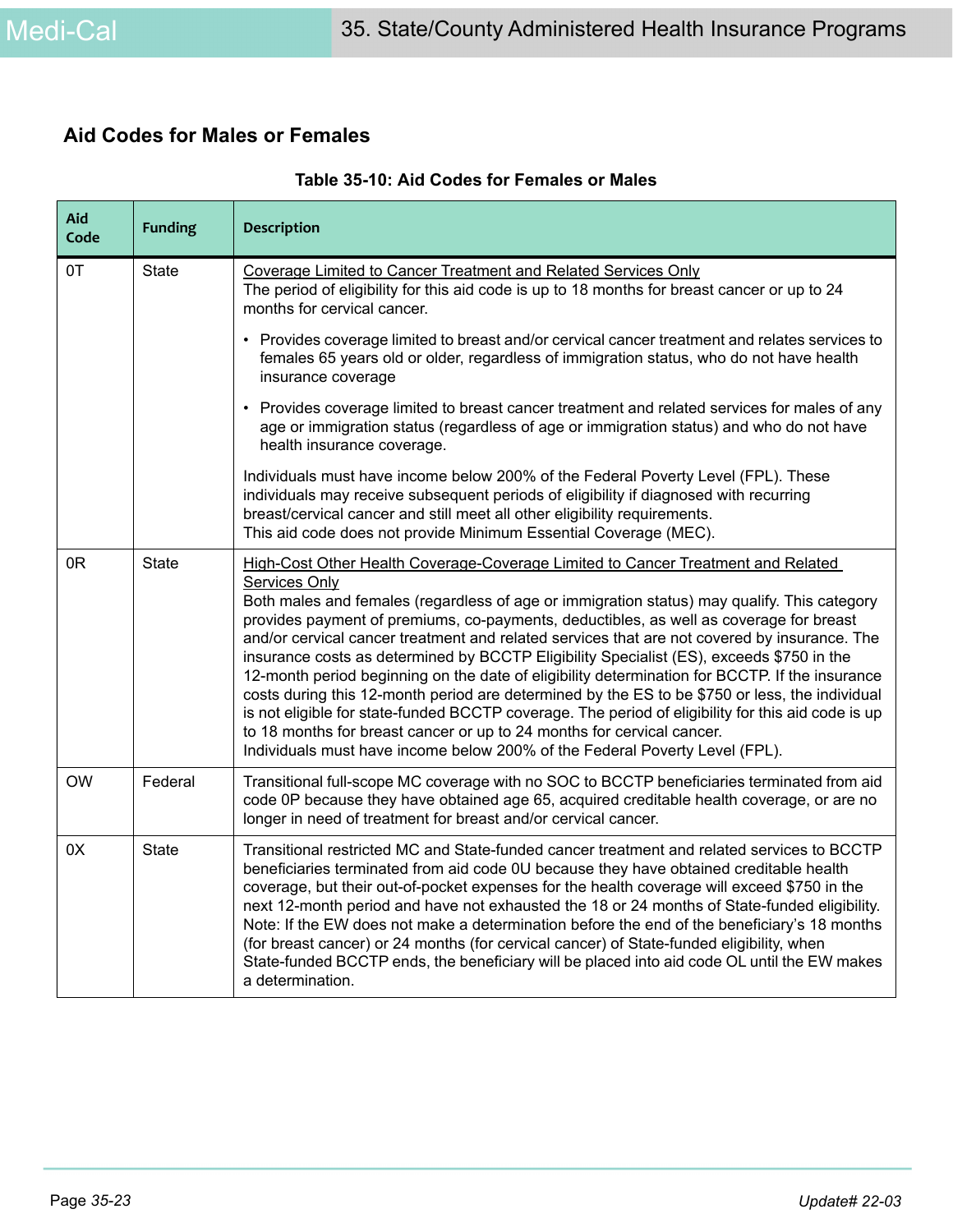| Aid<br>Code | <b>Funding</b> | <b>Description</b>                                                                                                                                                                                                                                                                                                                                                                         |  |
|-------------|----------------|--------------------------------------------------------------------------------------------------------------------------------------------------------------------------------------------------------------------------------------------------------------------------------------------------------------------------------------------------------------------------------------------|--|
| 0Y          | State          | Transitional restricted MC and State-funded cancer treatment and related services to<br>beneficiaries terminated from aid code 0U because they have turned 65 years of age, have no<br>creditable health coverage, and have not exhausted the 18 or 24 months of state-funded<br>eligibility.<br>Note:<br>If the EW does not make a determination before the end of the 18 or 24 months of |  |
|             |                | State-funded BCCTP, when State-funded BCCTP ends, the beneficiary will be placed<br>in aid code OL until the EW makes a determination.                                                                                                                                                                                                                                                     |  |
| 0L          | <b>State</b>   | Transitional restricted MC for beneficiaries who:                                                                                                                                                                                                                                                                                                                                          |  |
|             |                | • Terminated from aid code 0U because they are no longer in need of treatment for breast<br>and/or cervical cancer;                                                                                                                                                                                                                                                                        |  |
|             |                | • Terminated from aid code 0U because they acquired creditable health coverage, but their<br>out-of-pocket expenses will not exceed \$750 in the next 12-month period.                                                                                                                                                                                                                     |  |
|             |                | • Terminated from aid code 0V because they have obtained age 65, acquired creditable<br>health coverage, or are no longer in need of treatment for breast and/or cervical cancer,                                                                                                                                                                                                          |  |
|             |                | • Have exhausted their 18 or 24 months of State-funded BCCTP coverage pending a<br>determination while in interim aid code 0X or 0Y.                                                                                                                                                                                                                                                       |  |

### **Table 35-10: Aid Codes for Females or Males**

## **35.6.7 Processing BCCTP Determinations**

In most cases, prior to denying or discontinuing MC benefits, the EW must have both a BCCTP determination **and** a DDSD decision if a referral was made.

### **Applicants with a DDSD Referral**

If the applicant is found not eligible for federal BCCTP or found eligible only for State BCCTP, the EW must wait for the disability determination from DDSD before making a final MC eligibility determination for any other MC program. Send the appropriate MC denial NOA. The NOA must include the BCCTP denial paragraph, if appropriate. BCCTP will send a letter to the applicant, copy the EW, regarding the determination of state-funded BCCTP.

When the EW receives the DDSD determination that the individual does not meet MC disability criteria, but a determination by BCCTP has not been received, the EW is not to deny or discontinue MC until the BCCTP decision is received.

### **Applicants without a DDSD Referral**

If a DDSD referral was not made, BCCTP will determine eligibility for both federal and State BCCTP. Once that determination is made, BCCTP will notify the EW if the individual is not eligible for federal BCCTP. The EW will send the denial NOA of both the MC and BCCTP programs. BCCTP will notify the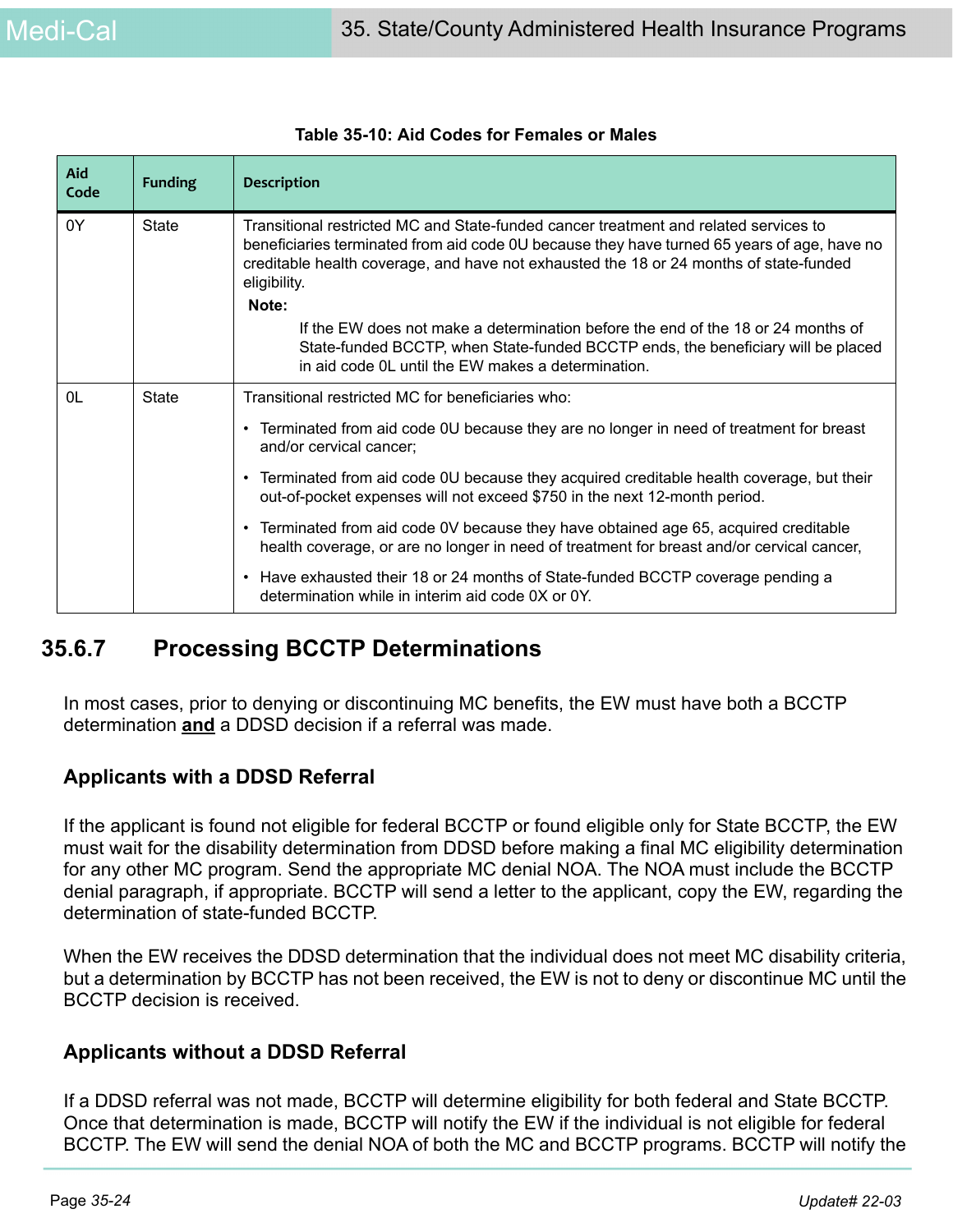individual, copy the EW, if the individual is not eligible for State BCCTP. BCCTP will only send an eligibility letter (not NOA) regarding the State BCCTP since the State BCCTP is not a MC benefit.

### **Denial NOA**

If the applicant is not eligible for federal BCCTP or eligible only for State BCCTP, the EW must send the final denial NOA for all MC programs, including the federal BCCTP. The NOA must include the following BCCTP denial paragraph:

*Your application for MC has been denied, including for the Breast and Cervical Cancer Treatment Program (BCCTP). However, BCCTP will now review your case to determine if you are eligible for State-funded BCCTP. State-funded BCCTP is not a MC Program. You will receive a separate letter from the BCCTP letting you know if you are eligible for State-funded BCCTP.*

The State will send a letter to the applicant regarding the eligibility determination for State-funded BCCTP as these benefits are not considered MC benefits.

### **Processing Chart**

The following is a chart to clarify the steps in processing an applicant for BCCTP prior to denial:

| Question                                              | If         | Then. $\ldots$                                                                                       |
|-------------------------------------------------------|------------|------------------------------------------------------------------------------------------------------|
| Is the applicant eligible for federal<br>1.<br>BCCTP? | <b>YES</b> | • BCCTP sends the approval NOA to the client with a copy to the<br>EW.                               |
|                                                       |            | • The EW waits for the DDSD decision if a referral was made and a<br>decision has not been received. |
|                                                       |            | Deny MC if no DDSD referral was made. (No specific BCCTP<br>language required on the NOA.)           |
|                                                       | NO.        | EW waits for the DDSD decision. Once the DDSD decision is<br>received, follow steps in #3 below.     |
|                                                       |            | • EW sends a MC denial, including BCCTP denial if a DDSD<br>referral was not sent.                   |
| 2.<br>Is the applicant eligible for State             | YES.       | • BCCTP sends a letter to the applicant.                                                             |
| BCCTP?                                                |            | • The EW follows step # 1 above. (The applicant is not eligible for<br>federal BCCTP.)               |
|                                                       | NO.        | • BCCTP will send a letter to the applicant.                                                         |
|                                                       |            | • The EW follows steps 1 and 3.                                                                      |

### **Table 35-11: Processing Chart**

(Chart page 1 of 2)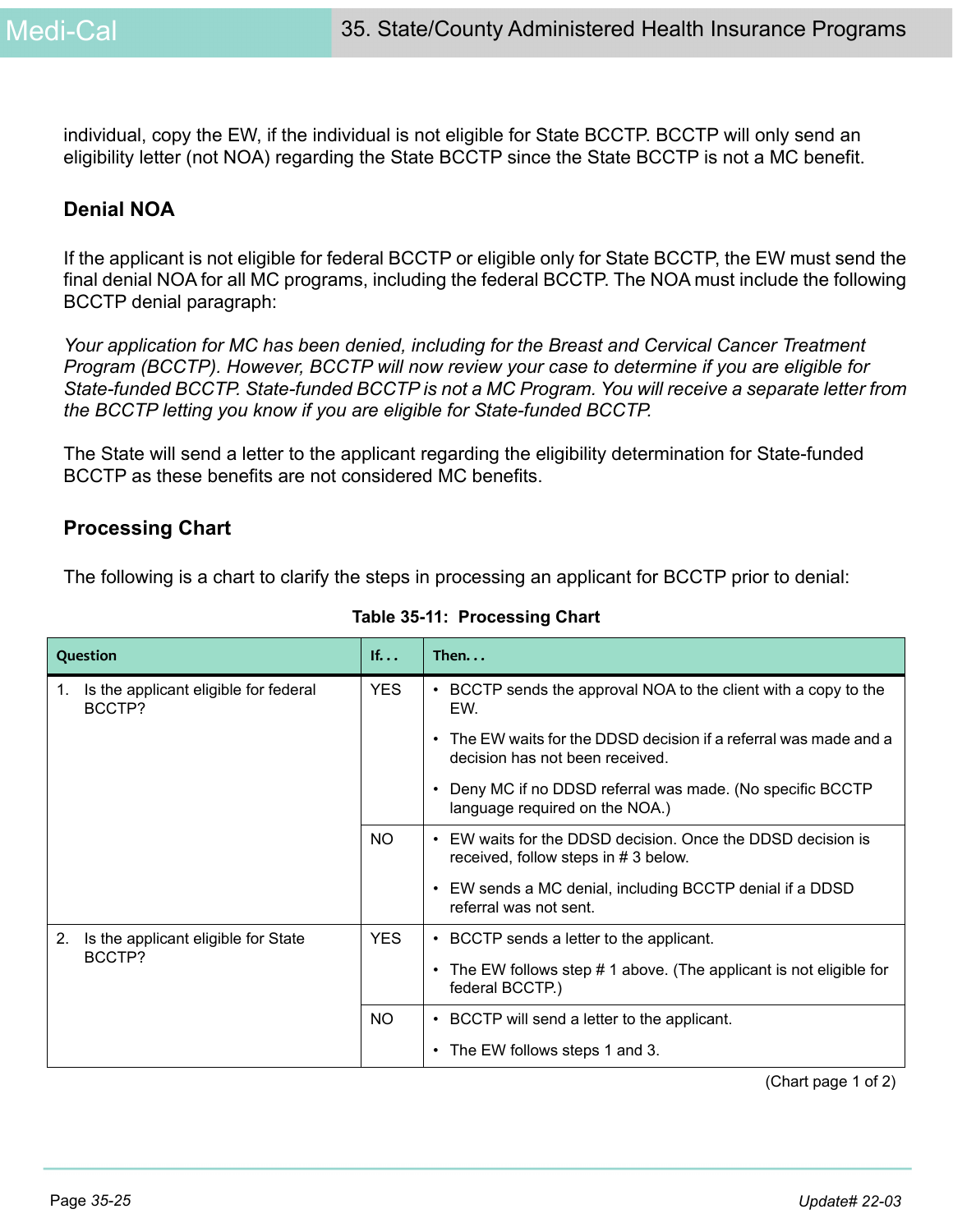| Question                                    | If         | Then                                                                                                                                              |  |
|---------------------------------------------|------------|---------------------------------------------------------------------------------------------------------------------------------------------------|--|
| Is the applicant considered disabled?<br>З. | <b>YES</b> | The EW must take the following actions:                                                                                                           |  |
|                                             |            | Approve disability-based MC if otherwise eligible.                                                                                                |  |
|                                             |            | • Calls or faxes approval NOA to BCCTP.                                                                                                           |  |
|                                             |            | • Check MEDS for correct Aid Code.                                                                                                                |  |
|                                             | <b>NO</b>  | EW sends MC denial NOA including federal BCCTP denial if the<br>applicant is not eligible for federal BCCTP, or only eligible for<br>State BCCTP. |  |

**Table 35-11: Processing Chart**

(Chart page 2 of 2)

### **MC Recipient Eligible for Federal BCCTP and NOA**

If the MC recipient is found eligible for federal BCCTP, the State will issue a NOA to the recipient and copy the EW who made the referral. If BCCTP makes a favorable BCCTP determination prior to DDSD, the EW must discontinue the alleged disability Aid Code (6J) effective the end of the current month. Do not send a discontinuance NOA so not to confuse the recipient and delay treatments.

### **Full Scope with a Disability Packet**

If an individual is not eligible for the federal BCCTP, the State will notify the EW. The individual must remain active in a pending disability Aid Code while a disability determination is pending. Upon receipt of the DDSD decision, the EW will take appropriate action. If the individual is found not to have a disability, the EW must inform BCCTP as soon as possible and send a discontinuance NOA including denial for BCCTP.



### **Note:**

BCCTP cannot determine eligibility for the State BCCTP until all eligibility determinations for MC have been completed.

### **Restricted MC with a Disability Packet**

If an individual on restricted MC is determined not eligible for federal BCCTP, BCCTP will notify the EW. The individual must remain active in a pending disability aid codes (5J or 5R) while a disability determination is pending. BCCTP will proceed to make a determination for the State BCCTP. If the individual is found eligible for the State BCCTP, the State will notify the individual immediately.

If the individual is found not to have a disability, the worker must inform BCCTP and send a final discontinuance NOA for all MC programs, including the federal BCCTP.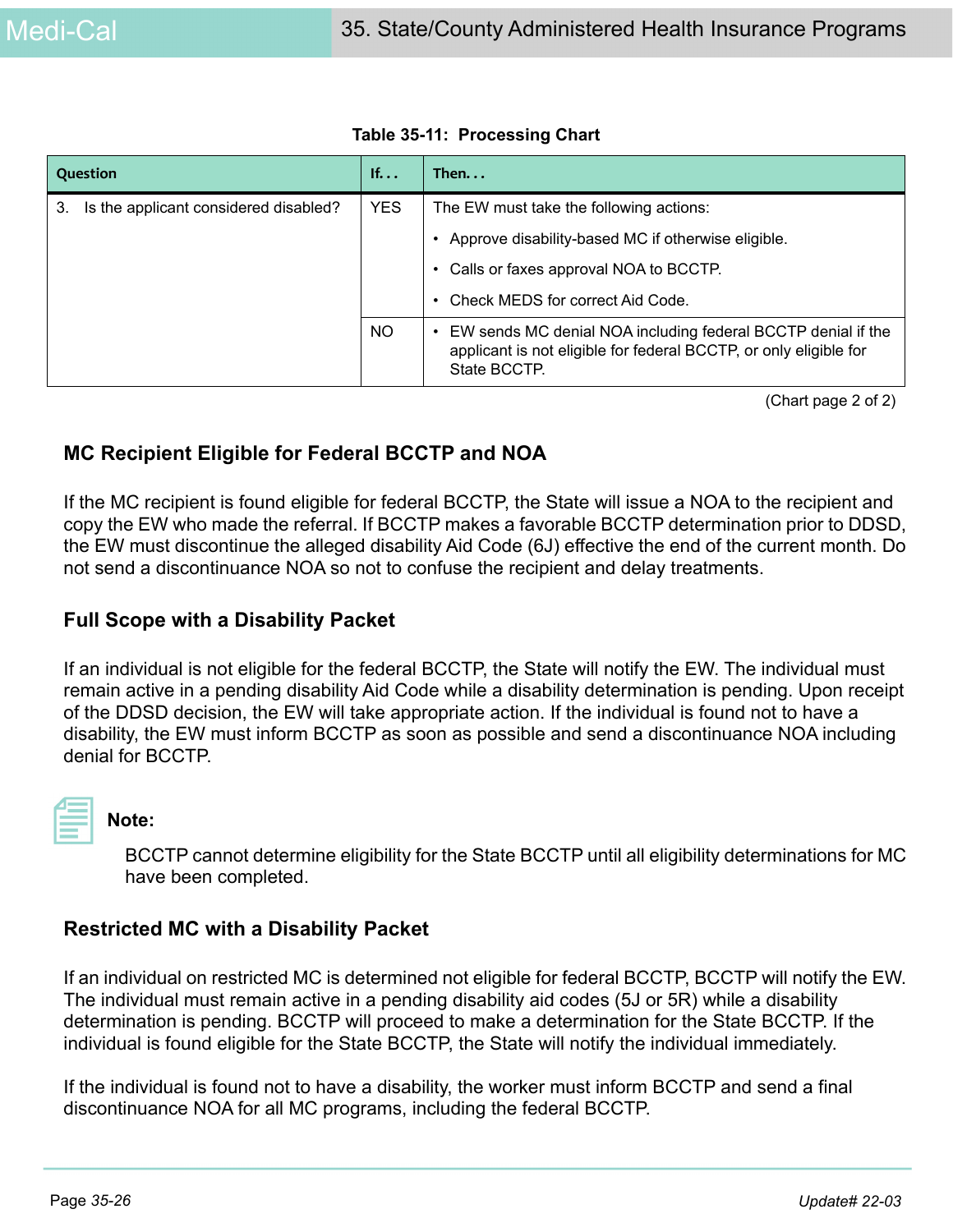### **Disability Determination for Applicant or Recipient Approved Federal BCCTP**

When an individual is approved for federal BCCTP and the EW later receives a DDSD decision of disability, the EW must check MEDS to determine if the individual is still active in BCCTP (aid code 0N, 0P, 0W). If the individual is still federally active in BCCTP but is now also eligible for MC based upon disability, the worker must:

- Make the individual eligible for MC under the correct disability Aid Code effective the first of the following month and send the approval NOA.
- Fax a copy of the approval NOA to BCCTP to indicate that the individual is eligible for MC and under which program.

BCCTP will evaluate if the individual must be terminated from BCCTP or if she may continue under BCCTP.

| ________ |  |  |
|----------|--|--|
|          |  |  |

#### **Note:**

In the MC hierarchy of programs, BCCTP is the last program. In most cases, if an individual is eligible for disability-based MC and federal BCCTP, the EW would set up disability based MC and BCCTP will discontinue the program.

### **BCCTP Processing Chart for MC Beneficiaries**

For MC recipients, BCCTP cannot make a determination of eligibility for State BCCTP until all eligibility determinations for MC have been made.

Below is a chart to clarify the BCCTP processing for a MC beneficiary:

| Question                                        | If         | Then. $\dots$                                                                                                                                                                                                         |
|-------------------------------------------------|------------|-----------------------------------------------------------------------------------------------------------------------------------------------------------------------------------------------------------------------|
| Is the recipient eligible for federal<br>BCCTP? | <b>YES</b> | BCCTP sends the approval NOA with a copy to the EW.<br>If DDSD has not made a decision, discontinue MC effective<br>the end of the current month. Do not send a NOA.<br>If no DDSD referral was made, discontinue MC. |
|                                                 | NO.        | The recipient remains active until a decision is received<br>$\bullet$<br>from DDSD.<br>If no DDSD referral was sent, send a MC discontinuance<br>NOA including BCCTP denial.                                         |

**Table 35-12: BCCTP Processing for a MC Recipient**

(Chart page 1 of 2)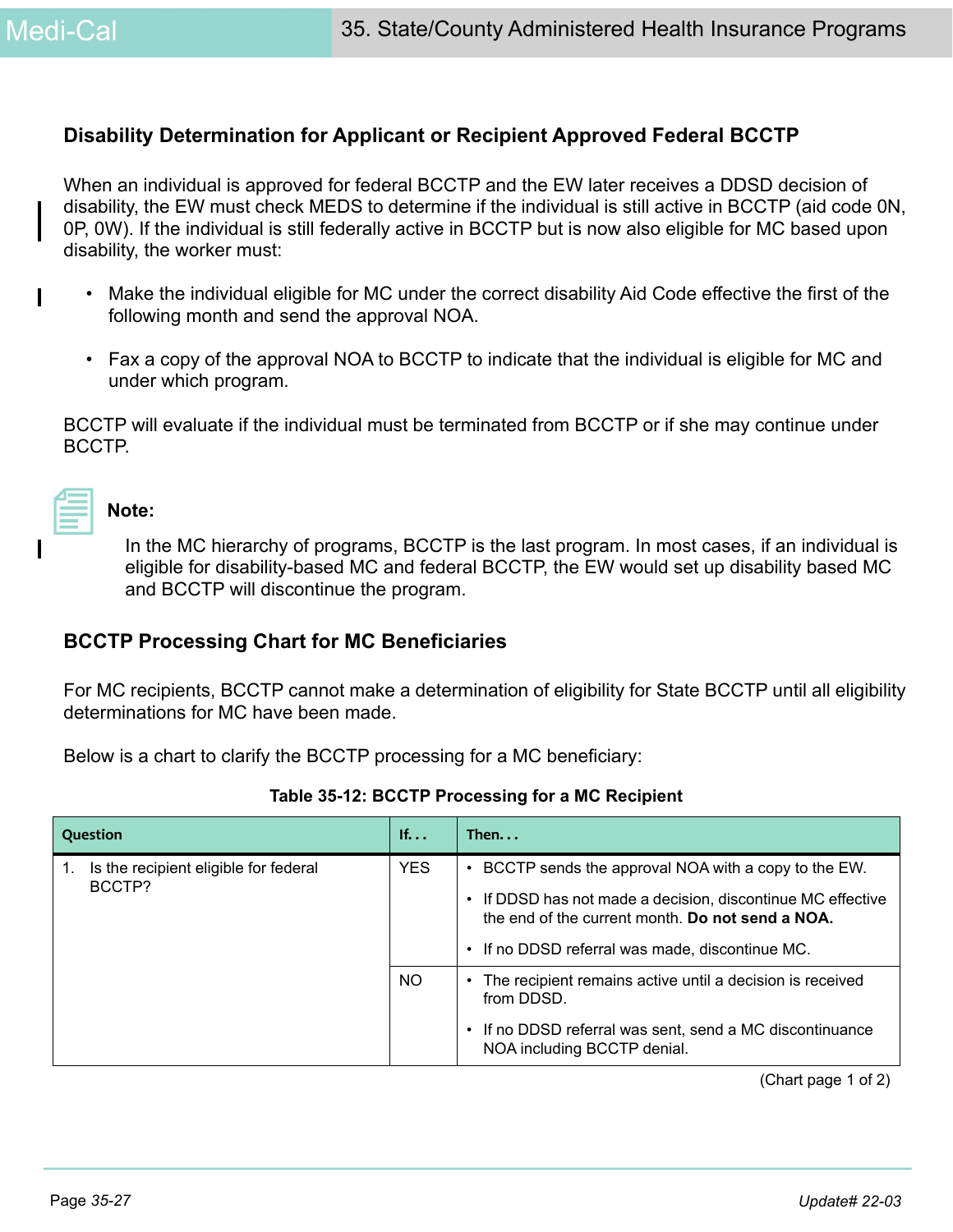| Question                                                               | If         | Then. $\ldots$                                                                                            |
|------------------------------------------------------------------------|------------|-----------------------------------------------------------------------------------------------------------|
| 2.<br>Is the recipient determined disabled by<br>DDSD?                 | <b>YES</b> | Check MEDS to determine if recipient is still active in aid<br>$\bullet$<br>code 0N, 0P, or 0W.           |
| <b>Note:</b> Recipient is federally eligible for<br><b>BCCTP</b>       |            | Approve linkage based MC effective the following month.                                                   |
|                                                                        |            | • Send approval NOA.                                                                                      |
|                                                                        |            | Call or fax a copy of the approval NOA to BCCTP.<br>$\bullet$                                             |
|                                                                        |            | BCCTP will evaluate if recipient can continue with BCCTP<br>benefits, i.e. SOC or restricted MC benefits. |
|                                                                        | <b>NO</b>  | Discontinue MC.<br>$\bullet$                                                                              |
|                                                                        |            | Do not send a NOA.                                                                                        |
|                                                                        |            | Note:                                                                                                     |
|                                                                        |            | The recipient is already receiving MC through<br>BCCTP.                                                   |
| 3.<br>Is the recipient determined disabled by                          | YES,       | • Approve disability-based MC, if otherwise eligible.                                                     |
| DDSD?<br><b>Note:</b> The recipient is <b>not</b> eligible for federal | NO,        | • Send a MC discontinuance NOA, including federal BCCTP<br>denial.                                        |
| <b>BCCTP</b>                                                           |            | Fax copy of NOA to BCCTP<br>$\bullet$                                                                     |
|                                                                        |            | Note:                                                                                                     |
|                                                                        |            | BCCTP will proceed to process state BCCTP.                                                                |

#### **Table 35-12: BCCTP Processing for a MC Recipient**

(Chart page 2 of 2)

## **35.6.8 MC Discontinuance NOA**

The discontinuance NOA must be issued once the BCCTP and or the DDSD determinations are received by the EW if the recipient is ineligible for MC and/or federal BCCTP. The EW must add specific language to the discontinuance NOA prior to mailing it to the MC recipient who claims to have breast or cervical cancer. The language is as follows:

*"Your application for MC has been denied, including for the Breast and Cervical Cancer Treatment Program (BCCTP). However, BCCTP will now review your case to determine if you are eligible for State-funded BCCTP. State-funded BCCTP is not a MC program. You will receive a separate letter from the BCCTP letting you know if you are eligible for State-funded BCCTP."*

### **MC 351 and MC 239 A**

Notices of Action MC 351 and MC 239 A have been revised to include the specific BCCTP required language. If another MC notice is issued for an individual who is denied federal BCCTP, the EW must include the specific required BCCTP denial paragraph as written above.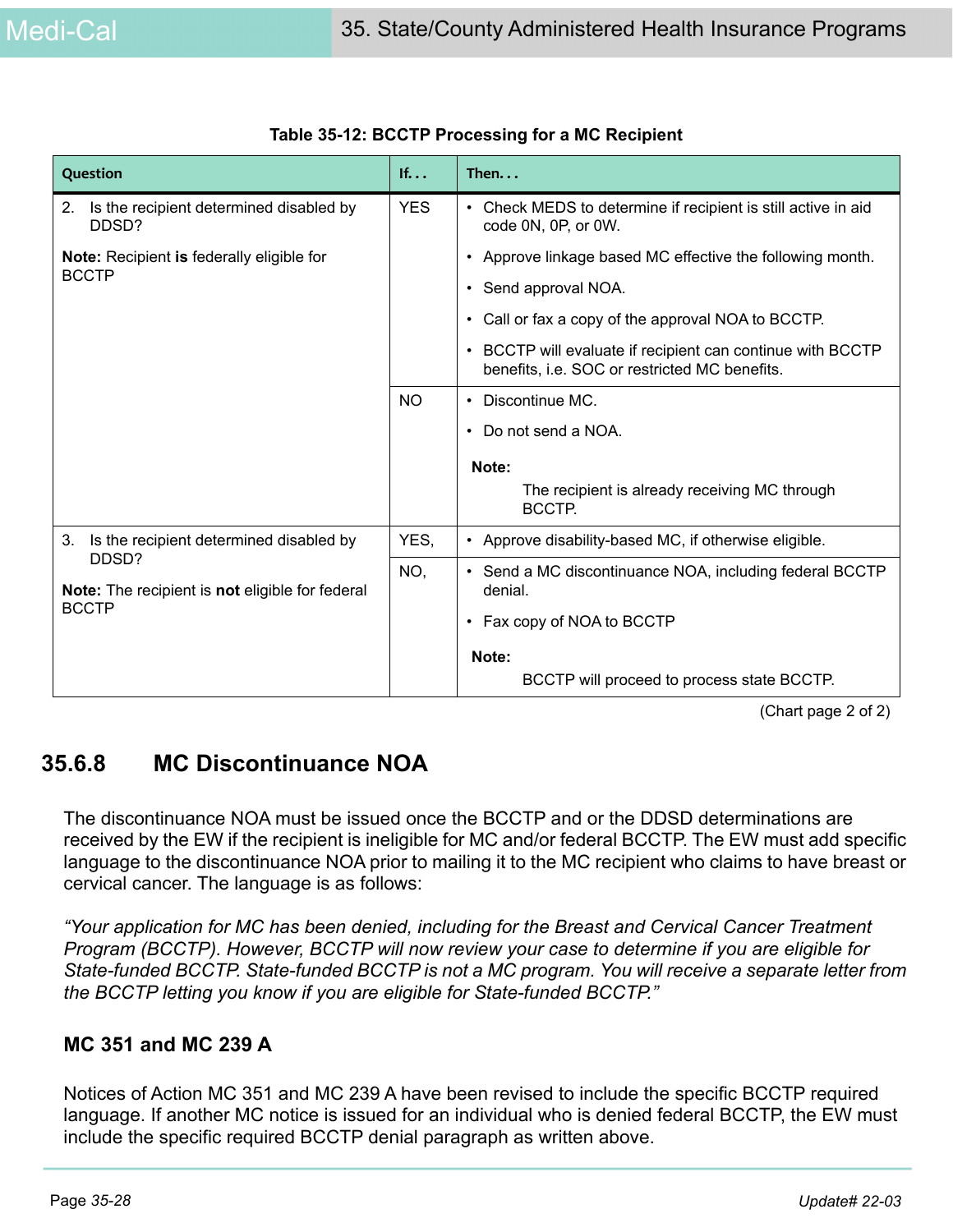## **35.6.9 Retroactive Benefits**

If the original application to the county included a request for retroactive benefits and MEDS does not show coverage for the requested months, the EW must fax a copy of the MC approval NOA to BCCTP to indicate that the individual is eligible for MC and under which program.

## **35.6.10 Annual Redetermination (RD) for BCCTP Eligibility**

Annual RDs are performed by State Eligibility Specialists (ES) for those individuals receiving full or restricted federal BCCTP benefits (in Aid Code 0P, 0U and 0V) to determine if there have been any changes in the individual's circumstance (i.e., obtained health insurance coverage, no longer California resident, etc.) that may affect ongoing BCCTP eligibility and determine if the recipient is still in need of treatment. Currently, annual RDs are not required for state-funded BCCTP; however, the individuals are required to report within ten calendar days any changes which may affect their eligibility.

## **35.6.11 State Hearings and Appeals**

BCCTP recipients have the same hearing and appeal rights as any other MC recipient. When an MC applicant or recipient appeals a denial of MC eligibility and that appeal is based on her having, or declaring to have, breast and/or cervical cancer, Administrative Law Judges (ALJs) have been instructed that the case must be referred to BCCTP.

The case must be referred to BCCTP by the county if the ALJ renders a decision to the county and the county has previously not referred the case to BCCTP. If the decision is rendered to the DDSD and the MC 221 does not show that a referral to BCCTP has been made, the DDSD staff will fax the MC 221 to the county indicating a BCCTP referral appears necessary. The county must check the case file and verify if a referral has been made to the BCCTP. If one has not been made, the county must make the referral.

The ALJ cannot make a ruling on the individual's MC eligibility or otherwise uphold a NOA denying an applicant or terminating a female recipient from MC until the federal BCCTP assessment is completed. If the case was not previously referred to BCCTP, the ALJ must pend the decision until the BCCTP determination is made. If BCCTP determines that the woman is federal BCCTP eligible, the ALJ will dismiss the case based on federal BCCTP eligibility. If BCCTP determines that the woman is not eligible for federal BCCTP, and the woman does not qualify for MC disability, the ALJ will deny the appeal.

When the county receives a fair hearing request from a woman who was determined not eligible for MC, including federal BCCTP, the county is to write a position statement for the hearing. As part of the position statement, the county must contact the BCCTP and receive a statement from BCCTP as to the details of why the applicant or beneficiary was not eligible for the federal BCCTP.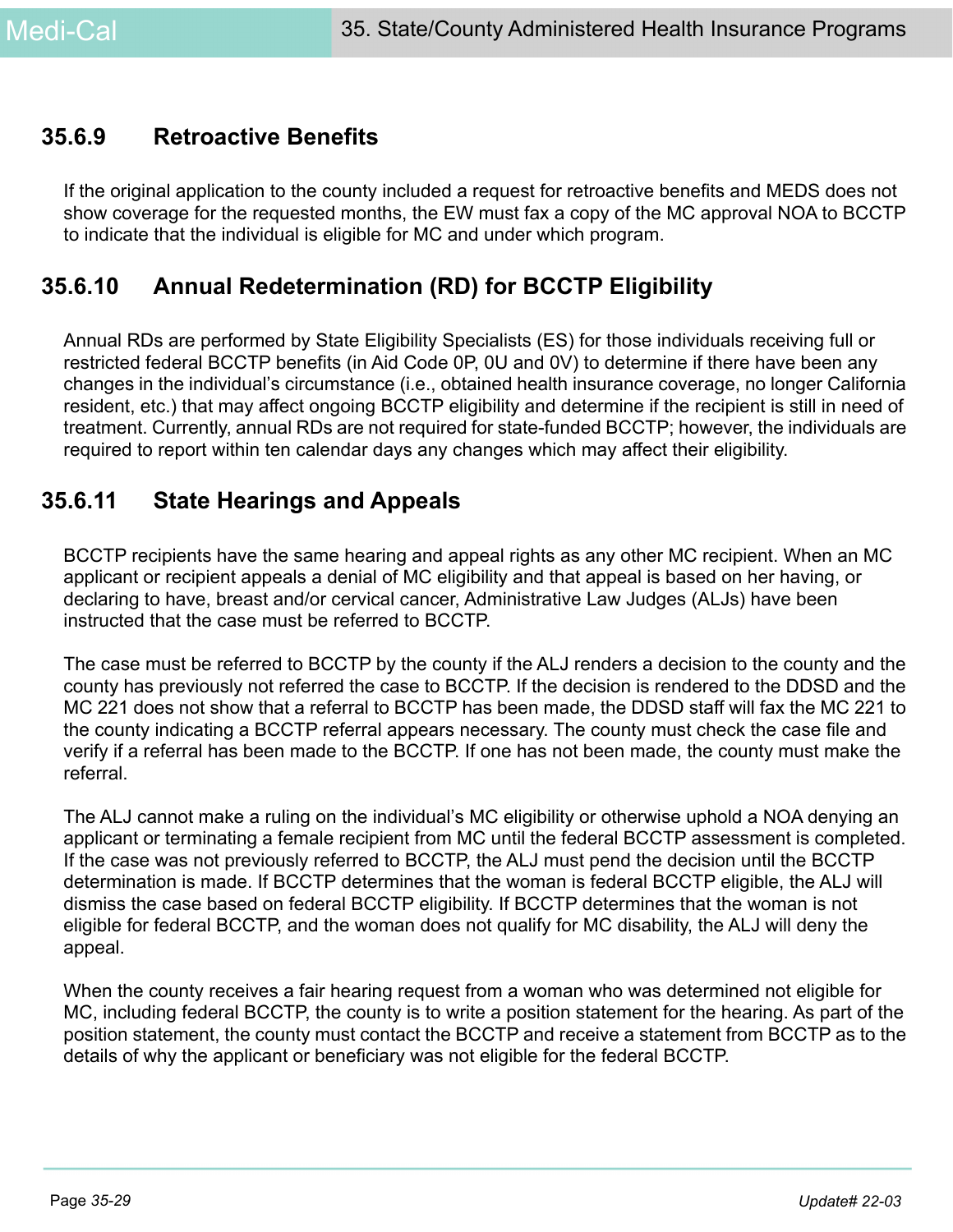## **35.6.12 Managed Care for BCCTP Beneficiaries**

Only the full-scope BCCTP beneficiaries (Aid Code 0P) may voluntarily enroll in managed care plans.

## **35.6.13 Recipients Ineligible for BCCTP**

When a recipient is no longer eligible for federal, the BCCTP recipient will continue to receive the same level of benefits. BCCTP staff will place the recipient in an interim aid code in MEDS until an SB 87 process is completed and reported to MEDS by county staff.

BCCTP referrals are emailed to the MC Program Coordinators and forwarded to the MC Benefits Assistance (MBA) for processing. The county must complete the eligibility review within 60 days from the date the BCCTP staff sends the referral.

## **35.6.14 Recipients Ineligible for federal or state BCCTP**

Individuals who are no longer eligible for federal or state BCCTP will continue to receive full-scope MC or restricted MC benefits until a redetermination of MC eligibility can be performed by county staff. On a monthly basis, these ineligible BCCTP individuals will come over in the "Exception Eligibles" (EE) tracking report.

The chart below outlines the process when a BCCTP beneficiary appears on the Exception Eligibles report.

| <b>STEP</b> | <b>WHO</b>                            | <b>ACTION</b>                                                                                                                                                                                                                  |
|-------------|---------------------------------------|--------------------------------------------------------------------------------------------------------------------------------------------------------------------------------------------------------------------------------|
|             | <b>BCCTP Staff</b>                    | Terminates the recipient from the BCCTP aid code and places the correct<br>$\bullet$<br>interim aid code in MEDS.                                                                                                              |
|             |                                       | • Sends an Informational Notice to inform the recipient that he/she will continue to<br>receive full-scope, no SOC or restricted MC until the county makes a<br>determination of his/her eligibility for any other MC program. |
|             |                                       | • Sends BCCTP County Notification form when a BCCTP case requires a county<br>redetermination under another MC Program.                                                                                                        |
|             |                                       | Determines if beneficiary is eligible for State-funded BCCTP.<br>٠                                                                                                                                                             |
|             |                                       | • Sends a timely Notice of Action.                                                                                                                                                                                             |
|             |                                       | Note:<br>If the county determines the recipient is eligible for full-scope, no-cost MC,<br>the recipient will be terminated from the BCCTP and will not be placed into<br>state-funded BCCTP.                                  |
| 2           | <b>Medical Program</b><br>Coordinator | Forwards the referral packet to MBA Intake for processing.                                                                                                                                                                     |

#### **Table 35-13: Recipients Ineligible for BCCTP**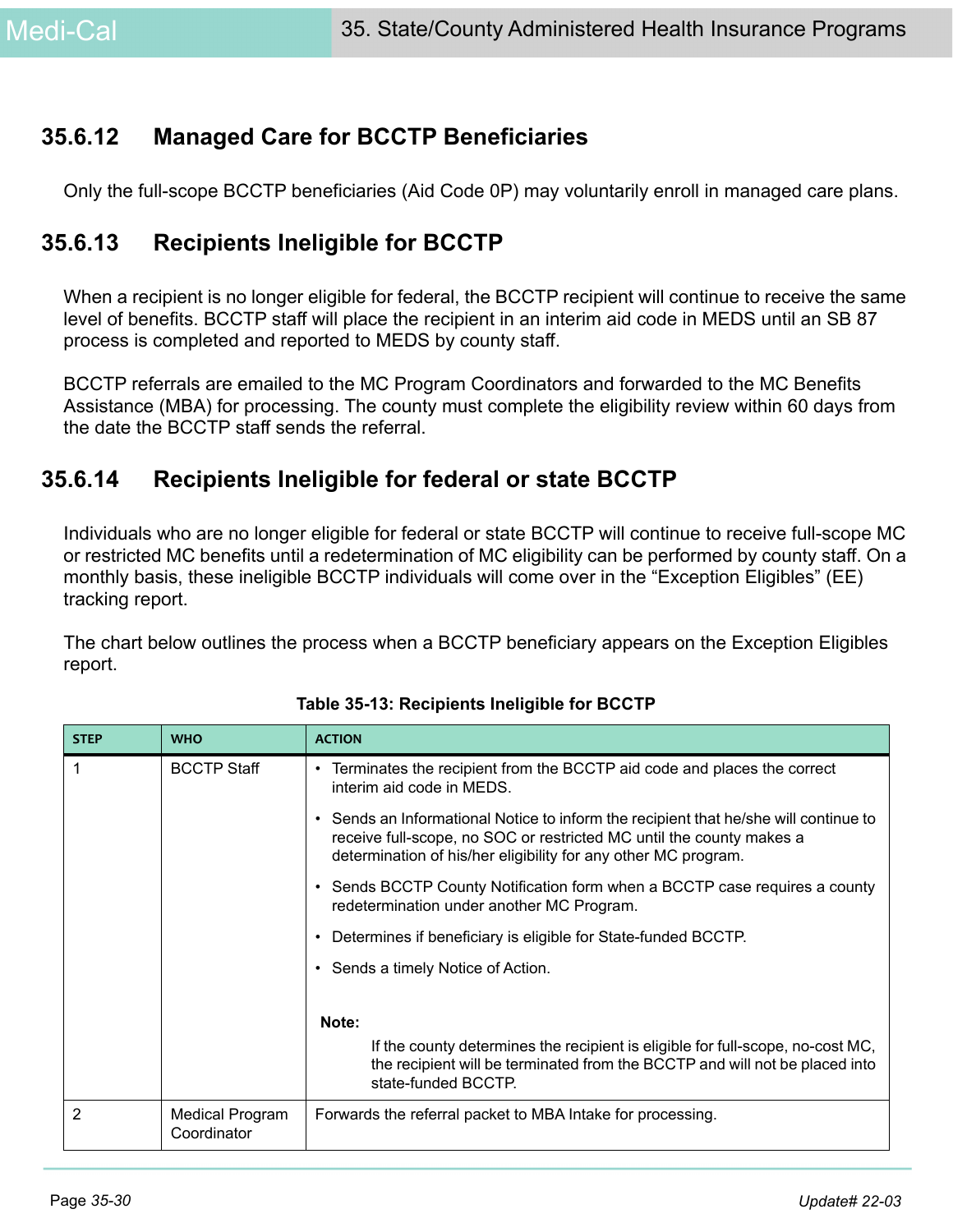| <b>STEP</b>    | <b>WHO</b>                        | <b>ACTION</b>                                                                                                                                                                                                        |
|----------------|-----------------------------------|----------------------------------------------------------------------------------------------------------------------------------------------------------------------------------------------------------------------|
| 3              | <b>CCS Application</b><br>Support | Completes the application registration and case assignment following the current<br>business process.                                                                                                                |
| $\overline{4}$ | EW                                | Mails MC I Informing Notices including MC 007, MC 219, DHCS 7007, DHCS<br>7007A to the client.<br>Completes SB 87 process.                                                                                           |
|                |                                   | • Contacts the BCCTP staff (as indicated on the BCCTP County Notification form)<br>to obtain clarification or additional information regarding the referral packet, as<br>needed.                                    |
|                |                                   | Approves or denies MC benefits.                                                                                                                                                                                      |
|                |                                   | Note:<br>No special MEDS transaction is required to change a BCCTP interim aid<br>code to another MC program aid code. The MC approval transaction will<br>automatically terminate the recipient's interim aid code. |

|  | Table 35-13: Recipients Ineligible for BCCTP |  |  |
|--|----------------------------------------------|--|--|
|--|----------------------------------------------|--|--|

# **35.7 Every Woman Counts (EWC) Program**

The Department of Health Care Services (DHCS), Every Woman Counts (EWC) Program, provides eligible women with free breast and cervical cancer screening services, such as mammograms, clinical breast exams, Pap tests, and Human Papillomavirus (HPV) tests (in combination with a Pap test). EWC also assists eligible women with enrollment into the Breast and Cervical Cancer Treatment Program (BCCTP).

### **Eligibility Criteria:**

In order for women to be eligible for free EWC services, they must:

- Live in California,
- Have no or limited health insurance,
- Have health insurance with a co-payment or deductible they cannot afford
- Not be eligible for MC,
- Have income up to 200 percent of the federal poverty level,
- Be at least 40 years of age for a clinical breast exam and a mammogram,
- Be at least 21 years of age for a Pap test.

EWs must share the *[E]((http://www.dhcs.ca.gov/services/cancer/EWC/Pages/EducationalMaterials.
aspx))WC Program Brochure* with women found ineligible for MC, Covered California health plans, or other county medical coverage services.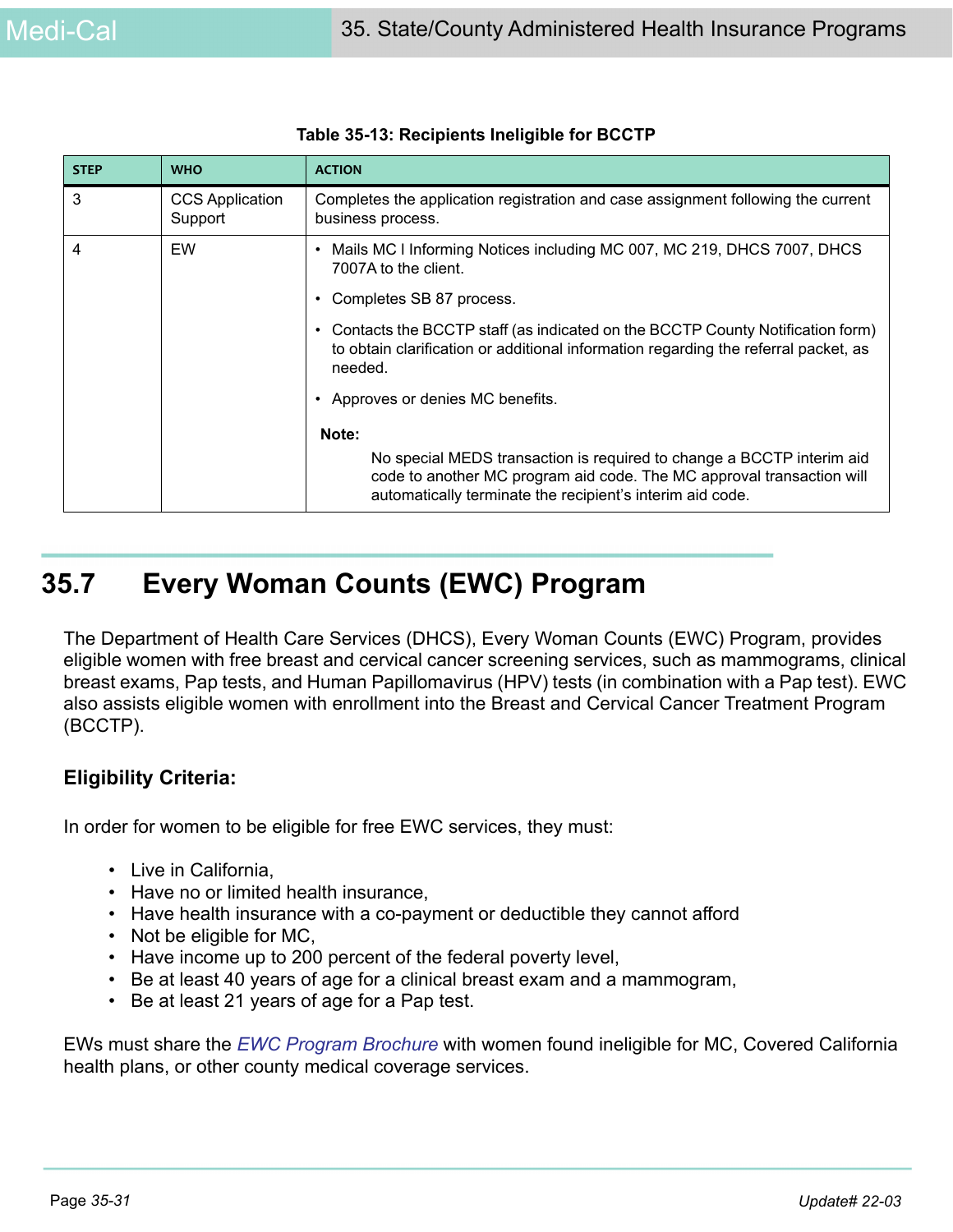

**Note:** 

The EWC Brochure is available for printing on the DHCS website listed below. [\(http://www.dhcs.ca.gov/services/cancer/EWC/Pages/EducationalMaterials. aspx\)]((http://www.dhcs.ca.gov/services/cancer/EWC/Pages/EducationalMaterials.
aspx)) 

Women are able to call an automated referral line at (800) 511-2300 or use an Online Provider Locater (http://dhcs.ca.gov/EveryWomanCounts) to find up to ten doctors or clinics in their area that provide these services. Both the automated referral line and the Online Provider Locater are available twenty-four hours a day, seven days a week.

Health Care Coverage Assistance Program

Santa Clara Valley Health Hospital System (SCVHHS) provides several medical financial assistance programs and services to help Santa Clara County residents pay for the hospital/medical costs incurred with SCVHHS. Among the programs and services provided are:

- Ability to Pay Determination (APD)
- Discount Program
- Waiver Program
- Inpatient Financial Services

If no insurance coverage is available, a financial counselor may assist with an application for MC or other financial assistance program. The Financial Counselor will determine the program to which eligible based on the information provided on the Financial Assistance Application (FAA).

### Emergency Services

Every person who needs emergency services will receive them regardless of their ability to pay; however, non-emergency services must be paid prior to receiving them if the patient is not a Santa Clara County resident. As part of the screening process, the patient will be asked about any active insurance coverage. Any co-pays will be collected.

### **Application:**

Financial Assistance Applications may be obtained in person at:

**SCVHHS** Patient Access Department 770 South Bascom Avenue, Door A San Jose, CA 95128 Hours: M - F from 8 AM to 4 PM Phone: 1-866-967-4677

Applicants may obtain the FAA on-line at www.scymed.org/valleycare and e-mail the application to HHSVCApp@hs.sccgov.org or fax to (408) 494-7848.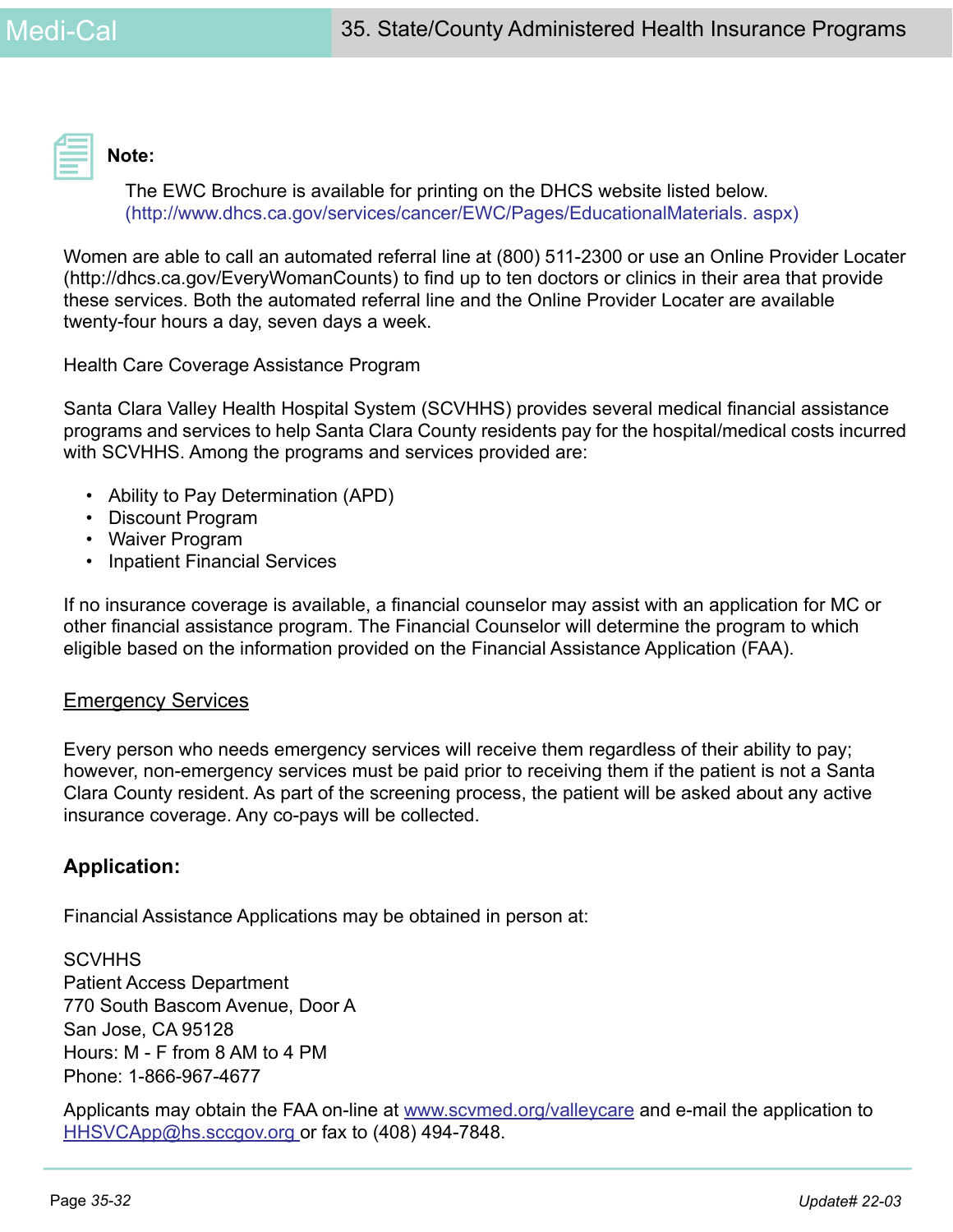### **Verifications:**

The following verifications are required to process the Financial Assistance Application and apply to all programs:

- Proof of residency
	- Rental/Lease contract
	- Mortgage statement
	- Utility bill
- Proof of Identity
	- Drivers License
	- Passport
	- Government issued ID
	- Work or school ID
- Proof of Income (Provide all that apply)
	- Check stubs (all stubs within 45 days from date of application)
	- Tax return (current tax year)
	- Award letter (SSA, Unemployment, Disability, Worker's Comp)
	- Cash income statements (including tips)
	- Military benefits statement
	- Rental income receipts

Additional verifications may be required based on a variety of factors.

## **35.7.1 Ability to Pay Determination Program**

The APD program is designed to bill poor and low income patients according to their ability to pay. APD has a co-pay that varies from \$50 - \$300 which is required prior to receiving services.

### Who May Qualify for APD

An individual may quality for APD if all of the following conditions are met:

- Received medical care, treatment or services at or arranged through VMC; and
- Is a resident of Santa Clara County; and
- NOT covered by or eligible for any other medical assistance program or other health insurance; and
- Income and family size are within APD guidelines.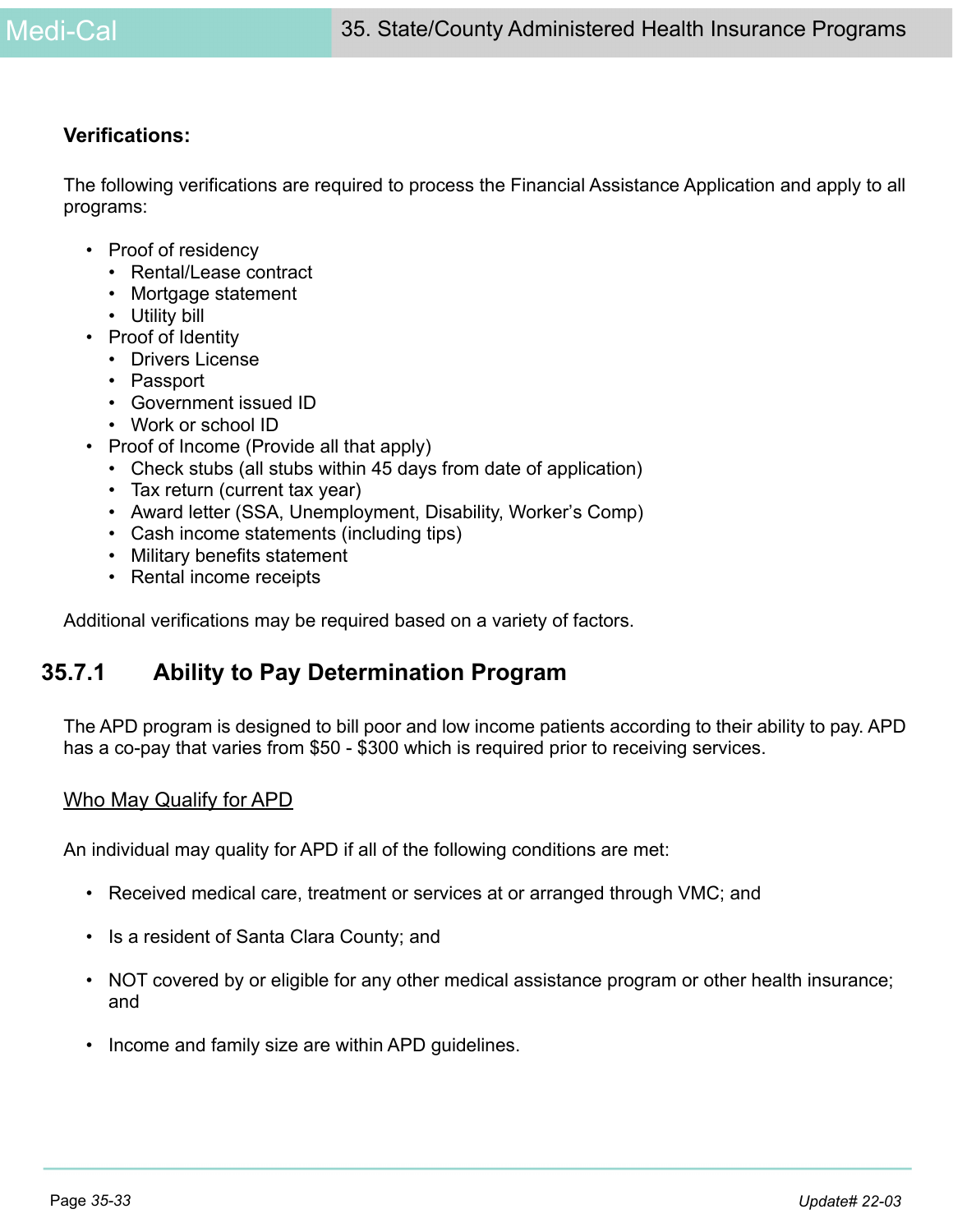### APD Period and Re-evaluation

- APD Determination will cover six calendar months.
- Determination will be re-evaluated upon:
	- Any inpatient admission during the six month period.
	- Expiration of the six month period and a new request is submitted.
	- Request by the individual due to income or family size change.

## **35.7.2 Valley Care**

Valley Care was a publicly funded health care program that provided individuals living in Santa Clara County basic health coverage. Valley Care was Santa Clara County's Low Income Health Program (LIHP). The LIHP program was discontinued in 2014.

### **35.7.3 Discount Program**

The Discount Program is for individuals who do not qualify for APD. If they meet all eligibility criteria, their charges can be discounted by a percentage.

## **35.7.4 Waiver Program**

The Waiver Program is for individuals who are not Santa Clara County residents. If they meet all eligibility criteria, a part of the cost may be waived.

## **35.7.5 Inpatient Financial Services (informational flyer in ch 41 folder)**

Inpatient Financial Services is application assistance provided by Financial Counselors to patients in the hospital who help them apply for MC, APD, or other financial programs to help pay for the hospital costs.

# **35.8 Family Planning, Access, Care and Treatment Program (Family PACT)**

California residents can receive family planning services through the Family PACT Program, previously known as the State Only Family Planning Program (SOFP), when they meet the following criteria:

• No other health coverage which covers family planning, and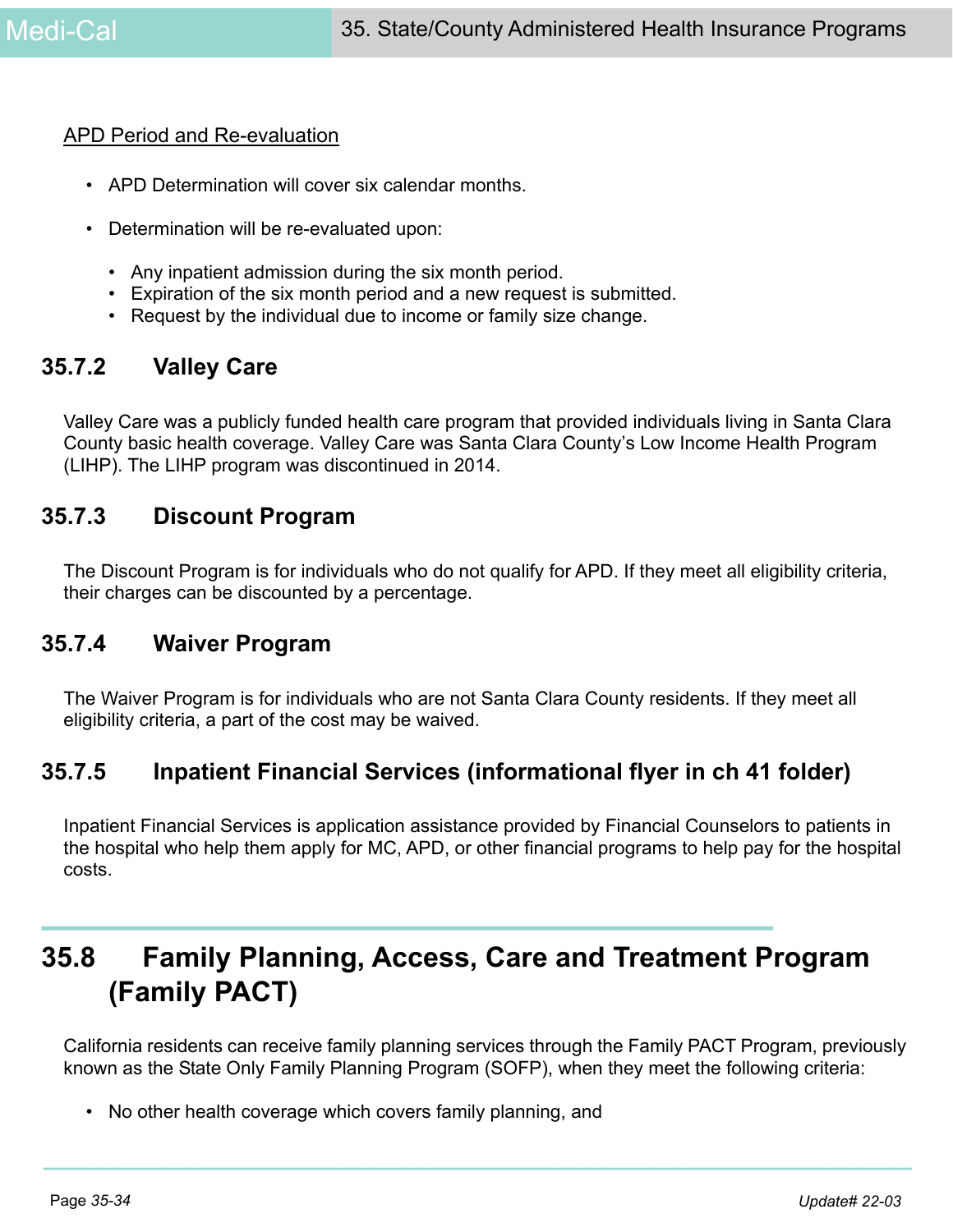- Gross family income at or below 200% of the federal poverty level, and
- Unmet share of cost (this criteria applies only for MC clients).

### **Note:**

There is no property limit or citizenship requirement for Family PACT.

The EW does not determine Family PACT Eligibility; healthcare providers determine Family PACT eligibility. The participating providers will enroll the eligible person in the Family PACT program, and issue a Health Access Programs (HAP) card for people who don't have a valid BIC; or add Family PACT eligibility to the MC BIC. The provider is responsible for the HAP card replacement. [Refer to Update 97-9]

# **35.9 COVID-19 Uninsured Group Program**

As of March 18, 2020, the Department of Health Care Services (DHCS) was directed to provide Presumptive Eligibility (PE) for coronavirus disease 2019 (COVID-19) to uninsured individuals who need diagnostic testing, testing-related services, and treatment services, including all medically necessary care related to COVID-19, at no cost.

On August 28, 2020, DHCS implemented the COVID-19 Uninsured Group Program that extends PE period.

Applications for this program are processed by existing qualified providers, who currently evaluate eligibility for Child Health and Disability Prevention (CHDP), PE for Pregnant Women (PE4PW), and Hospital Presumptive Eligibility (HPE). The EW does not determine the PE for COVID-19 program.

## **35.9.1 Eligibility Criteria**

To qualify for PE for COVID-19, individuals must:

- Be a California resident regardless of immigration status, income or resources, **and**
- Have no health insurance, or
- Have private insurance, but not covered for COVID-19 testing and treatment services including medical necessary care for COVID-19, or
- Be not eligible for any Medi-Cal programs (with the exception of individuals who have not met their Share of Cost), or
- Not have Medicare.

If an individual is determined to be eligible to CHDP, PE4PW, or HPE program, the individual will not qualify for the COVID-19 Uninsured Group program.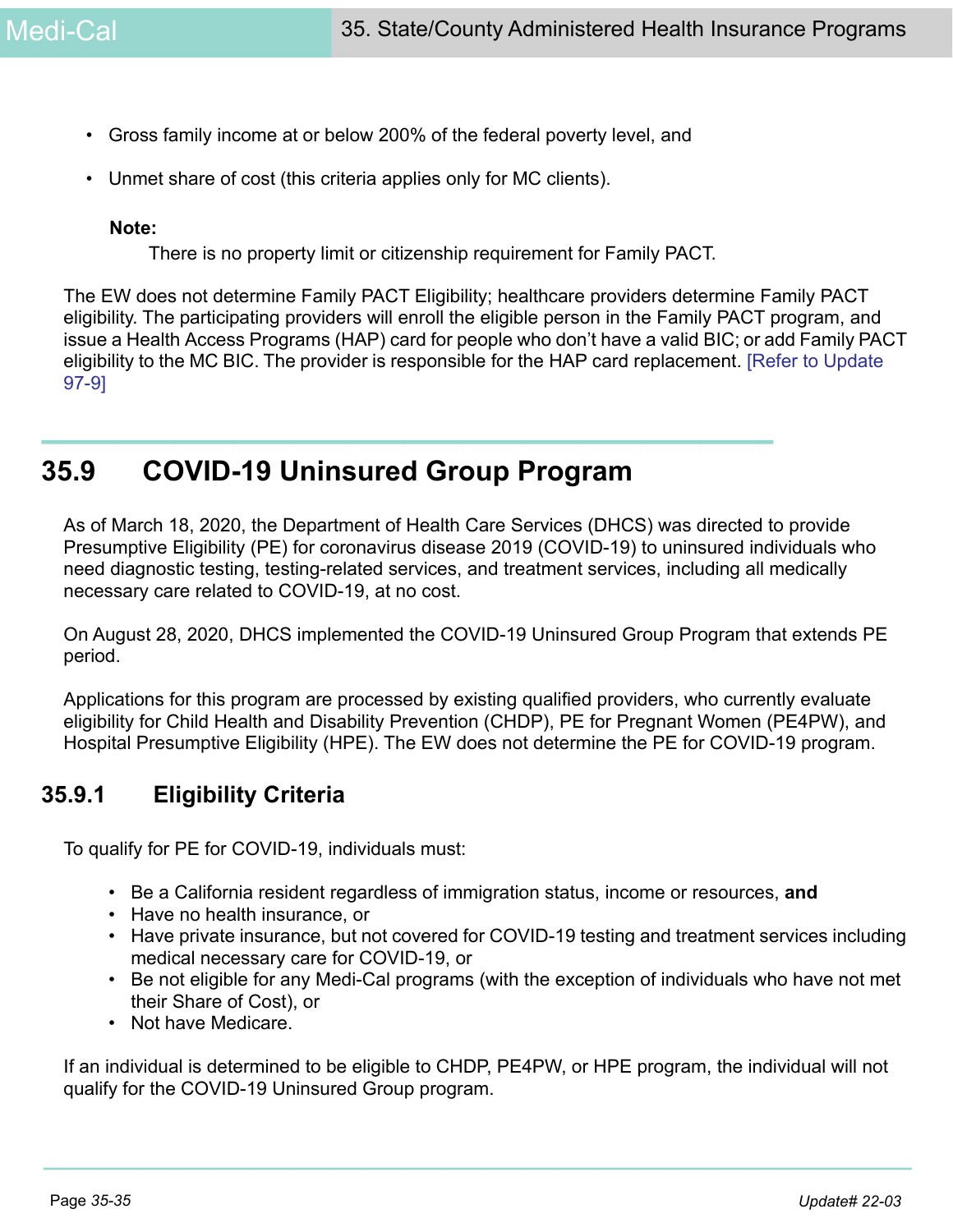### **Period of Eligibility**

The COVID-19 Uninsured Group Program covers COVID-19 diagnostic testing, testing-related services, and treatment services, including hospitalization and all medically necessary care, at no cost to the individual, for up to 12 months or the end of the public health emergency (PHE), whichever comes first.

### **Retroactive Eligibility**

Applications for the COVID-19 Uninsured Group program can be retroactive to April 8, 2020. QPs can submit retroactive applications to COVID19Apps@dhcs.ca.gov for review and processing.

## **35.9.2 Aid Code in MEDS**

Aid Code V2 is assigned in MEDS for the COVID-19 Uninsured Group program. MEDS will automatically terminate Aid Code V2 at the end of 12 month if no other Medi-Cal programs are evaluated.

When an individual is currently active under aid code V2 and then, later, approved for one of the following other PE aid codes: CHDP, PE4PW, HPE, and BCCTP, MEDS will override aid code V2 to other PE aid code.

## **35.9.3 Frequently Asked Questions (FAQs)**

| <b>Question 1:</b> | What is a Qualified Provider (QP)?                                                                                                                         |
|--------------------|------------------------------------------------------------------------------------------------------------------------------------------------------------|
| Answer 1:          | A QP is an approved Medi-Cal provider who participates as a QP, permitted under<br>the approved California Medicaid State Plan in relation to PE programs. |
| <b>Question 2:</b> | Can an individual who is not a California resident get coverage under the COVID-19<br>Uninsured Group program?                                             |
| <b>Answer 2:</b>   | No, you must be a California resident to be eligible for the COVID-19 Uninsured<br>Group program.                                                          |
| <b>Question 3:</b> | How does a Qualified Provider access the COVID-19 Uninsured Group Application<br>Portal?                                                                   |
| Answer 3:          | To access the COVID-19 Uninsured Group Application Portal, follow the instructions<br>below:                                                               |
|                    |                                                                                                                                                            |

- *Access the Medi-Cal website at [http://www.medi-cal.ca.gov/,](https://www.medi-cal.ca.gov/) select "Providers" and click the "Transactions" link.*
- *Enter your User ID (National Provider Identifier) and Password (Provider*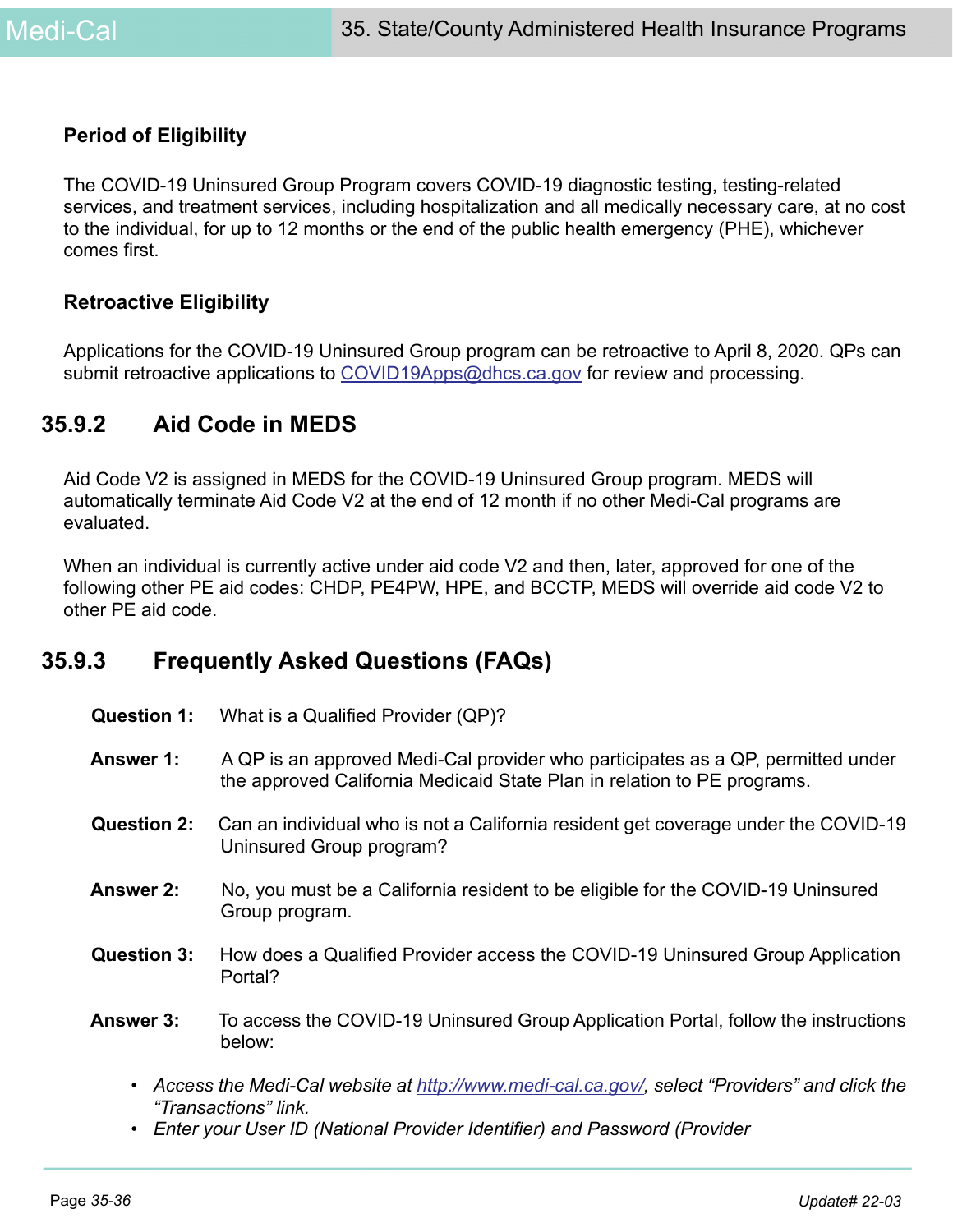- *Identification Number) and click the "Submit" button.*
- *Click the "Prgms" tab.*
- *Click the "COVID-19 Uninsured Group Eligibility" link.*
- **Question 4:** Which Internet browser should I use to access the COVID-19 Uninsured Group Application Portal?
- **Answer 4:** Medi-Cal recommends that providers use the Chrome browser when accessing the COVID-19 Uninsured Group Application Portal to avoid any printing issues that may occur with other Internet browsers.
- **Question 5:** How long does it take to receive the COVID-19 Uninsured Group determination?
- **Answer 5:** The QP will be able to view the applicants COVID-19 Uninsured Group eligibility determination in the Point of Service (POS) system in real-time once eligibility is determined.
- **Question 6:** What services are covered under the COVID-19 Uninsured Group program?
- **Answer 6:** All medically necessary services for COVID-19 will be covered under the COVID- 19 Uninsured Group program. This includes medically necessary diagnostic testing, testing-related services, hospitalization and other treatment services provided at the associated office, clinic, or emergency room visit related to COVID-19. These services will be paid up to the maximum reimbursement fee-for-service (FFS) rate, in the FFS delivery system.
- **Question 7:** Is a Social Security Number required to apply for the COVID-19 Uninsured Group?
- **Answer 7:** If an individual has a Social Security Number (SSN), it must be provided on the Application for Coverage of COVID-19 Testing Costs form (MC 374).
- **Question 8:** Is an individual's citizenship/immigration status verified when they apply for the new COVID-19 Uninsured Group?
- **Answer 8:** Yes, an individual's citizenship/immigration status will be electronically verified. But status is not a condition of eligibility.
- **Question 9:** Are telephonic signatures accepted for the new COVID-19 Uninsured Group Application?
- **Answer 9:** Yes, in order to accept a telephonic signature, the following procedure must be followed:
	- Read the consent language aloud to the individual/Authorized Representative as it is stated on the signature page of the COVID-19 Uninsured Group Application:

By signing, I declare that what I say below is true and correct.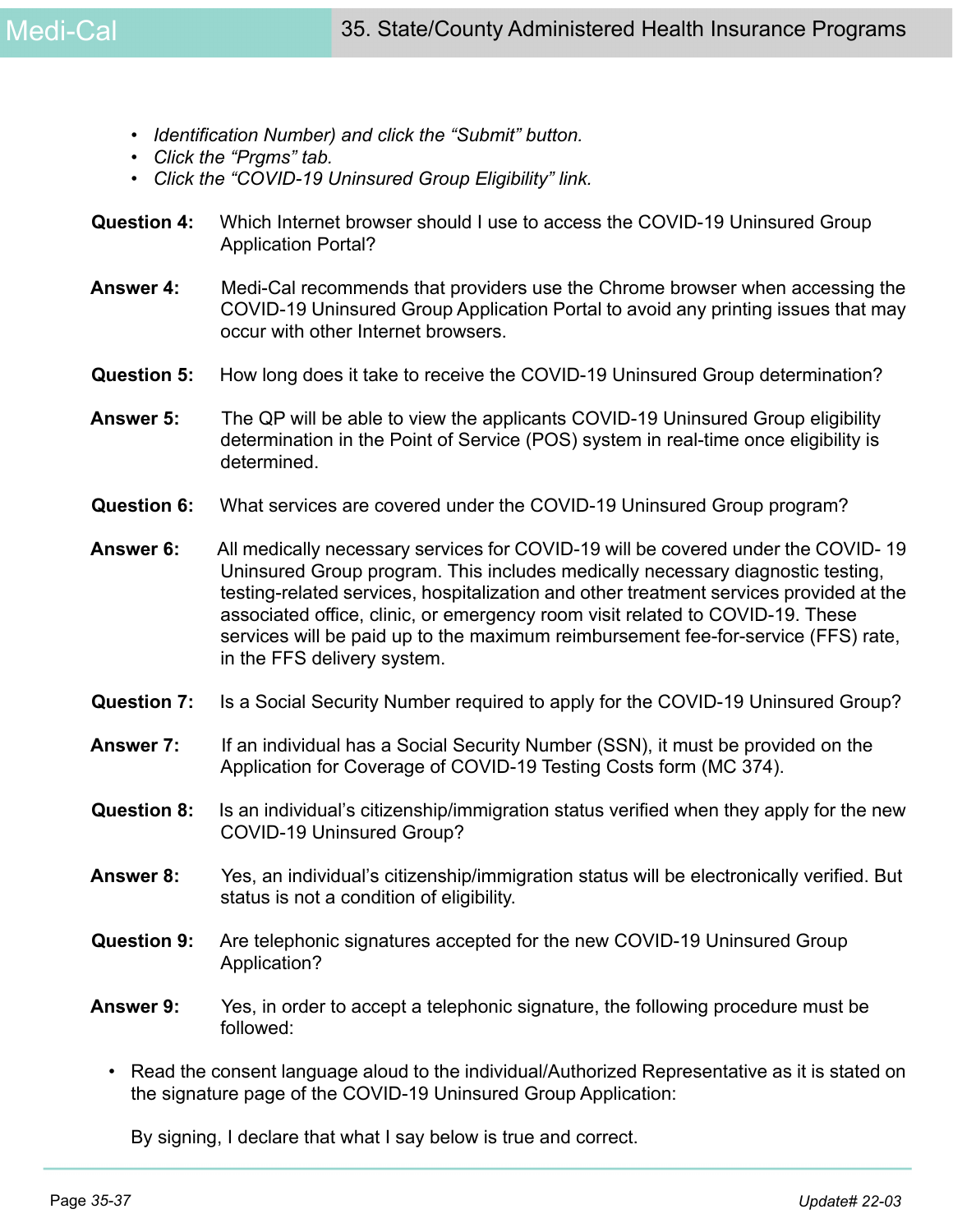- *I have read and understood this PE for COVID-19 Medi-Cal Application.*
- *The information I provided is true, correct, and complete.*
- Ask that the individual/Authorized Representative verbally acknowledge their consent.
- In the signature line, write "Verbal consent COVID-19".
- Be sure to document and keep documentation for all verbal consent obtained.

# **35.10 Hearing Aid Coverage For Children Program (HACCP)**

The "Hearing Aid Coverage for Children Program" (HACCP), authorized by Assembly Bill (AB) 89, is a state program for children under the age of 18, who are not currently eligible for, or enrolled in Medi-Cal or California Children's Services (CCS), and who are in need of hearing aids and related services.

# **Note:**

These benefits are also available to children whose health insurance does not cover hearing aids and related services.

The HACCP program is administrated by MAXIMUS; including the eligibility determination and ongoing case management. HACCP began accepting applications effective 07/21/2021.

## **35.10.1 HACCP Covered Services and Aid Code**

HACCP utilizes existing Medi-Cal and CCS policies to guide the benefit structure including, but not limited to, coverage of:

- Hearing aid(s) and hearing aid replacement
- Hearing aid supplies/accessories
- Hearing aid-related audiology services
- Other related post-evaluation services

Coverage for these services is based on a referral from an enrolled Medi-Cal audiologist or hearing aid dispenser who will document the degree of hearing loss, medical necessity for the requested amplification method, name of the manufacturer, type of hearing aid authorized, and the number of units.

Children who qualify for HACCP are assigned Aid Code A1.